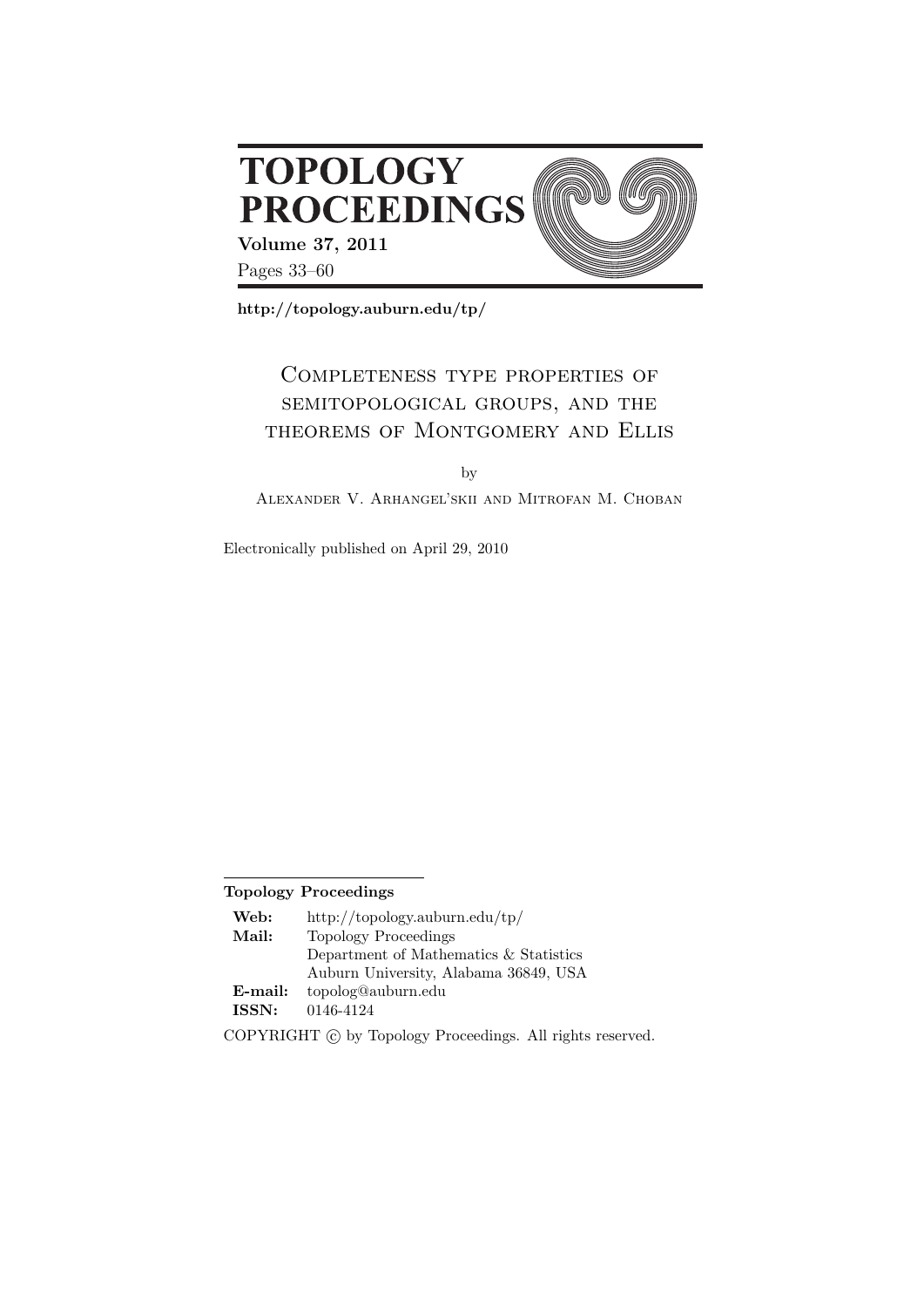

E-Published on April 29, 2010

# **COMPLETENESS TYPE PROPERTIES OF SEMITOPOLOGICAL GROUPS, AND THE THEOREMS OF MONTGOMERY AND ELLIS**

#### ALEXANDER V. ARHANGEL'SKII AND MITROFAN M. CHOBAN

Abstract. In this paper the class of fan-complete spaces is introduced. Every  $G_{\delta}$ -subspace of a pseudocompact space is fan-complete. We prove that a paratopological group is a topological group provided it contains a dense fan-complete subspace. Moreover, if a semitopological group contains a dense Čech-complete subspace, then it is a Čech-complete topological group. This improves some results of A. Bouziad, P. Kenderov, I.S. Kortezov, and W.B. Moors. Some other new results are obtained (see, in particular, Theorems 5.1 and 5.3, and Corollaries 5.4, 6.5 and 6.6).

#### 1. INTRODUCTION

By a space we understand a regular topological  $T_1$ -space. We use the terminology from [7], [17]. Let  $\omega$  be the first infinite ordinal and the first infinite cardinal,  $\omega = \{0, 1, 2, ...\}$ . By  $cl_XH$  we denote the closure of a set *H* in a space *X*. A *paratopological group* is a group with a topology such that the multiplication is jointly continuous, and a *semitopological group* is a group with a topology such that the multiplication is separately continuous. Every paratopological group is a semitopological group. A semitopological group in which the inverse operation is continuous is called a *quasitopological group*.

 $©2010 Topology Proceedings.$ 



<sup>2010</sup> *Mathematics Subject Classification.* 54H11, 54H20, 54H15.

*Key words and phrases.* Topological group, semitopological group, paratopological group, Baire property, fan-complete space, Čech-complete space, analytic set, pseudocompact space.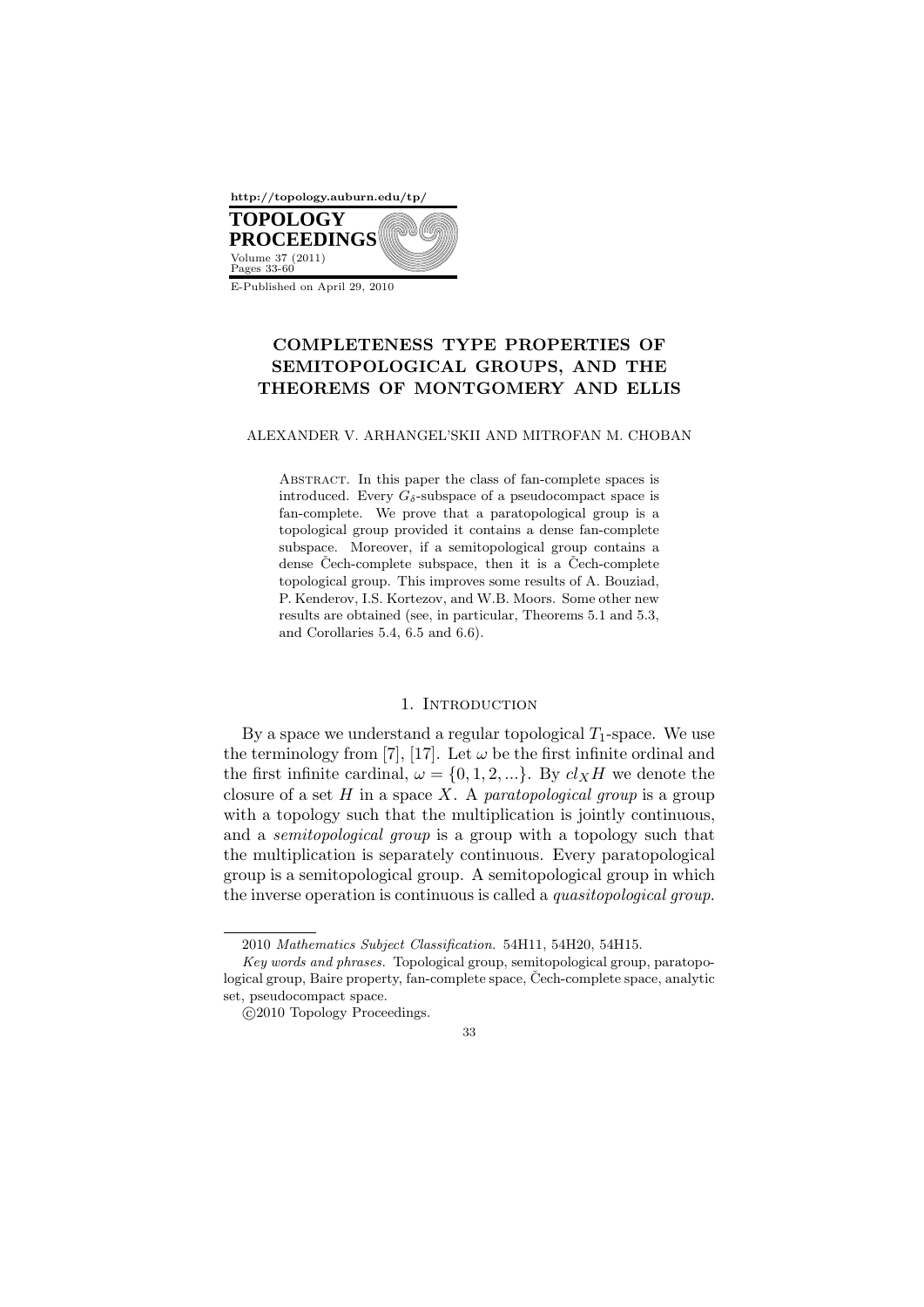The space *S* of reals with the topology generated by the base consisting of the sets  $[a, b) = \{x \in \mathbb{R} : a \leq x \leq b\}$ , where  $a, b \in \mathbb{R}$ R and *a < b*, is called *Sorgenfrey line*. Sorgenfrey line has the following properties (see [7]):

- *S* is an Abelian paratopological group with the Baire property;

 $-S$  is a hereditarily Lindelöf first-countable hereditarily separable non-metrizable space;

- Each metrizable subspace of *S* is countable.

- Each compact subspace of *S* is countable.

- *S* does not admit a structure of a topological group.

In 1936 D. Motgomery [28] has proved the following two theorems:

**Theorem 1M.** *Every separable semitopological group metrizable by a complete metric is a topological group.*

**Theorem 2M.** *Every metrizable by a complete metric semitopological group is a paratopological group.*

In 1957 R. Ellis [16] showed that every locally compact semitopological group is a topological group. Further interesting results on semitopological and paratopological groups were established by Z. Zelazko [38], N. Brand [11], L. G. Brown [12], P. Kenderov, I. S. Kortezov, and W. B. Moors [23], E. A. Reznichenko [34], and other authors (see [7], [20], [25], [33]). Some important recent advances in this direction were made by A. Bouziad (see [9], [10]). In  $[10]$  A. Bouziad has proved that every Cech-complete (every Cech-analytic with the Baire property) semitopological group is a topological group. A. V. Arhangel'skii and E. A. Reznichenko (see [7], [8]) have proved that a paratopological group *G* is a topological group provided it is a  $G_{\delta}$ -subspace of some pseudocompact space. In [23] P. Kenderov, I. S. Kortezov and W. B. Moors introduced the class of strongly Baire (strongly *β*-unfavorable) spaces and proved that a strongly Baire semitopological group is a topological group. Some remarkable relations between separate continuity and joint continuity were established in [25], [30], [31], [37], [19], [34]. The monograph [7] contains many references of this kind.

In this paper we develop the methods from [7] and extend the theorems of D. Montgomery and R. Ellis over the very wide class of fan-complete spaces (see Theorems 5.1 and 5.2). Fan-complete spaces have the following properties: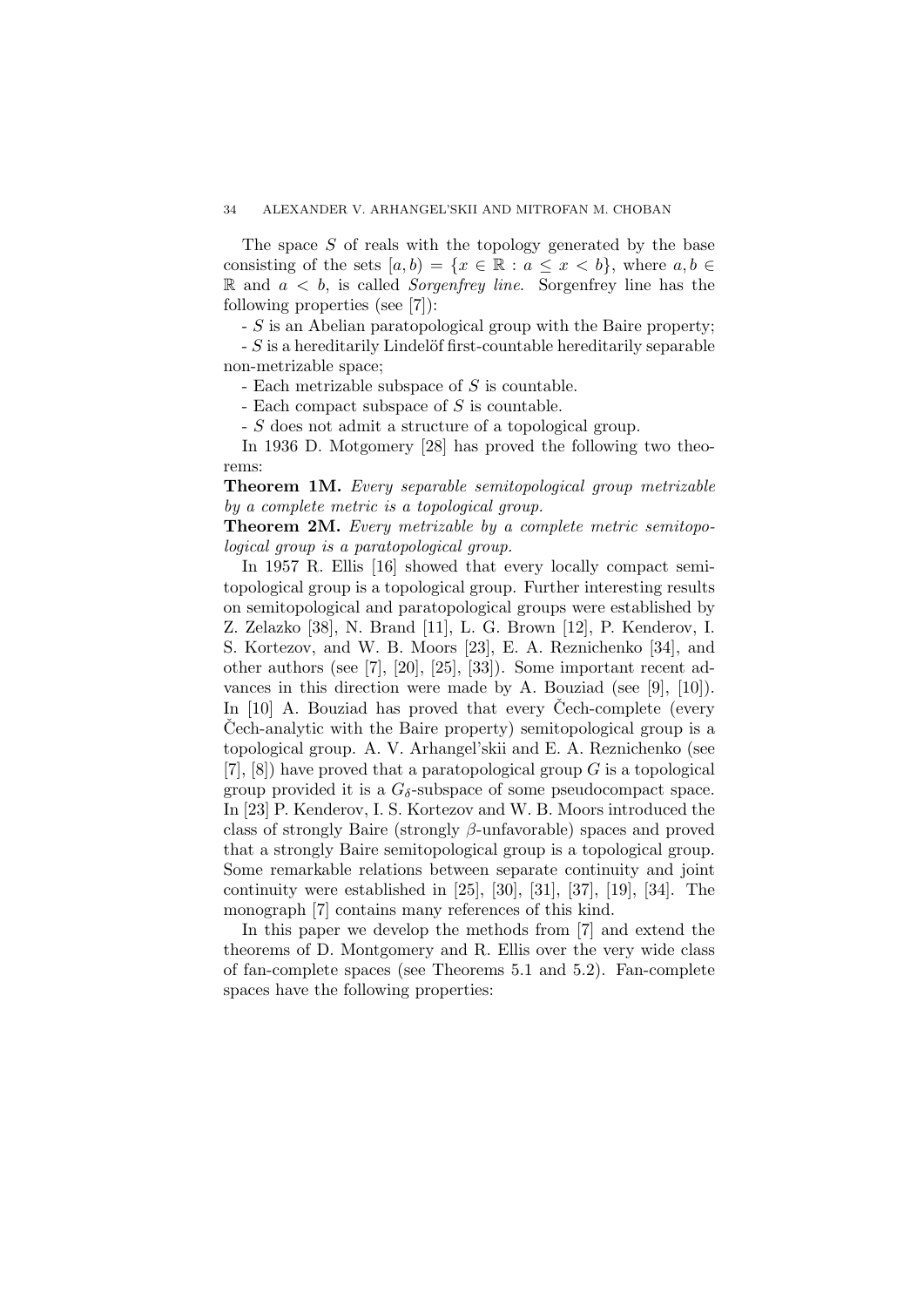- All compact spaces, all countably compact spaces, and all pseudocompact spaces are fan-complete.

- Every dense  $G_{\delta}$ -subspace of a fan-complete space is fan-complete.

- Any image of a fan-complete space under an open continuous mapping is fan-complete.

- Any locally fan-complete space is fan-complete.

Besides, the definition of fan-complete spaces is very transparent and easy to work with.

#### 2. Various types of completeness of topological spaces

For a sequence  ${H_n : n \in \omega}$  of subsets of a space *X*,  $Lim{H_n : n \in \omega}$ is the set of all accumulation points of  ${H_n : n \in \omega}$ . If  $H_{n+1} \subseteq H_n$ for any  $n \in \omega$ , then  $Lim{H_n : n \in \omega} = \bigcap \{cl_X H_n : n \in \omega\}.$ 

A sequence  $\{U_n : n \in \omega\}$  of open subsets of a space X is called a *stable sequence* if it satisfies the following conditions:

 $(S1)$   $\emptyset \neq U_{n+1} \subseteq U_n$  for any  $n \in \omega$ ;

(S2) Every sequence  $\{V_n : n \in \omega\}$  of open non-empty sets in X such that  $V_n \subseteq U_n$  for each  $n \in \omega$ , has an accumulation point in  $X$ , i.e.  $Lim{V_n: n \in \omega} \neq \emptyset$ .

A subset *L* of a space *X* is *bounded* if for every locally finite family  $\gamma$  of open subsets in *X* the set  $\{U \in \gamma : U \cap L \neq \emptyset\}$  is finite.

A space *X* is *feebly compact* if every locally finite family of open subsets in *X* is finite, i.e. *X* is bounded in *X*. For Tychonoff spaces, feeble compactness is equivalent to pseudocompactness. Every countably compact space is feebly compact. A subset *L* of a Tychonoff space *X* is bounded if and only if every continuous function on *X* is bounded on *L* (see [7], [17]).

From conditions (S1) and (S2) it follows that  $H=\bigcap \{cl_X U_n : n \in \omega\}$  $= Lim\{U_n : n \in \omega\}$  is a bounded non-empty subset of X.

A space *X* is called *µ-complete* if the closure of each bounded subset is compact.

Let *Y* be a dense subspace of a space *X*,  $\gamma = \{\gamma_n = \{U_\alpha : \alpha \in A_n\}$ :  $n \in \omega$  be a sequence of families of open subsets of *X*, and let  $\pi$  $= {\pi_n : A_{n+1} \to A_n : n \in \omega}$  be a sequence of mappings. A sequence  $\alpha = {\alpha_n : n \in \omega}$  is called a *c*-sequence if  $\alpha_n \in A_n$  and  $\pi_n(\alpha_{n+1}) = \alpha_n$  for every *n*. Let  $H(\alpha) = \bigcap \{U_{\alpha_n}; n \in \omega\}$ . Consider the following conditions: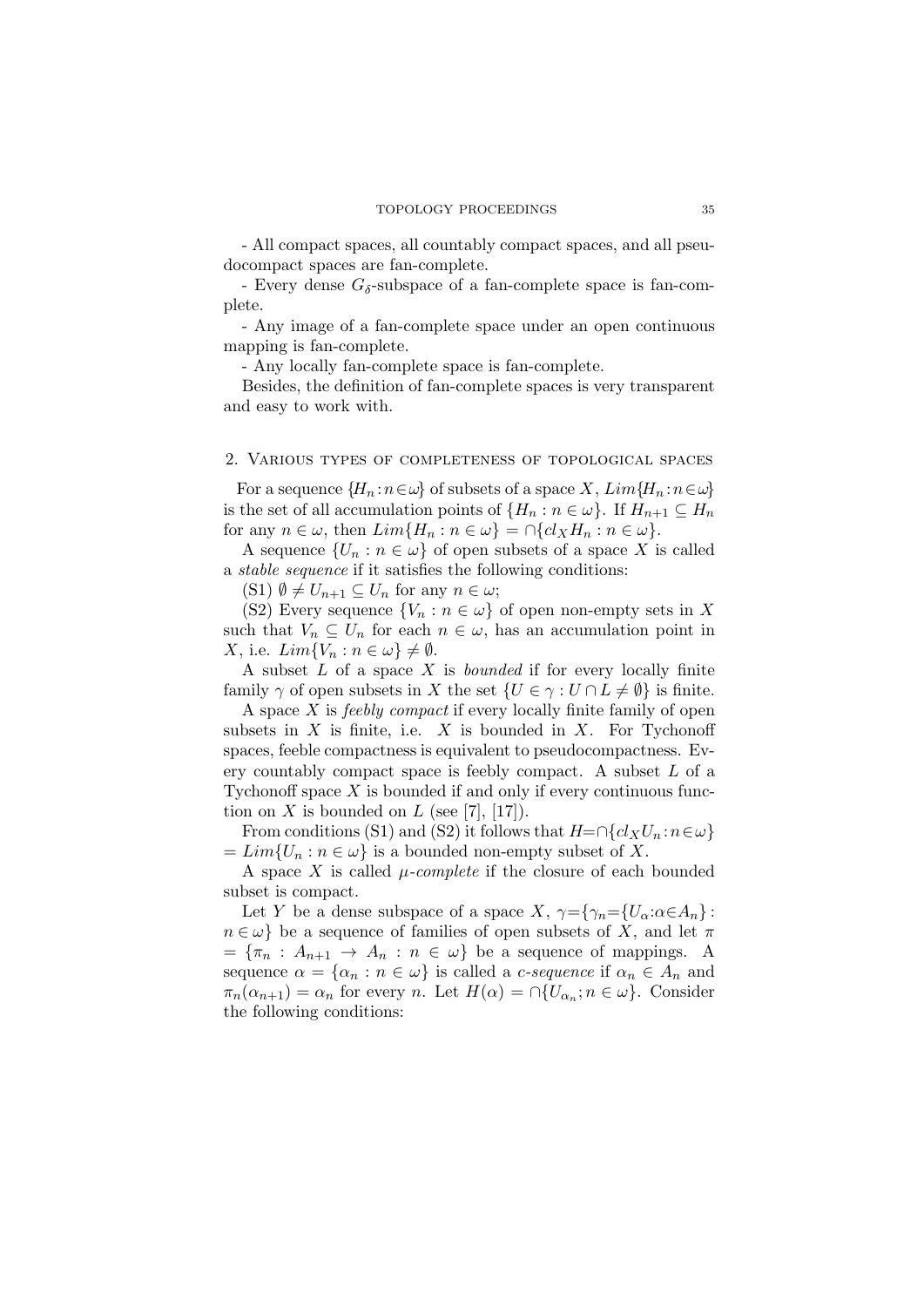$(SC1) \cup \{U_\beta : \beta \in A_n\}$  is a dense subset of *X* for each  $n \in \omega$ .

 $(SC2) \cup \{U_\beta : \beta \in \pi_n^{-1}(\alpha)\}\$ is a dense subset of the set  $U_\alpha$  for all  $\alpha \in A_n$  and  $n \in \omega$ .

(SC3)  $U_{\alpha} = \bigcup \{ U_{\beta} : \beta \in \pi_n^{-1}(\alpha) \}$  for all  $\alpha \in A_n$  and  $n \in \omega$ .

 $(SC4) \cup \{cl_XU_\beta : \beta \in \pi_n^{-1}(\alpha)\} \subseteq U_\alpha$  for all  $\alpha \in A_n$  and  $n \in \omega$ .

(C1) For any *c*-sequence  $\alpha = {\alpha_n \in A_n : n \in \omega}$ , the sequence  $\{U_{\alpha_n}; n \in \omega\}$  is stable.

(C2) For any *c*-sequence  $\alpha = {\alpha_n \in A_n : n \in \omega}$ , each sequence  ${y_n \in Y \cap U_{\alpha_n}; n \in \omega}$  has an accumulation point in *X*.

(C3) For any *c*-sequence  $\alpha = {\alpha_n \in A_n : n \in \omega}$ , the sequence  ${U_{\alpha_n}}$ ;  $n \in \omega}$  is a base of open neighbourhoods of the set *H*(*α*) in *X*.

(C4) For any *c*-sequence  $\alpha = {\alpha_n \in A_n : n \in \omega}$ , the set  $H(\alpha)$  is a non-empty compact subset of *X*.

(C5) For any *c*-sequence  $\alpha = {\alpha_n \in A_n : n \in \omega}$ , the set  $H(\alpha)$  is a non-empty countably compact subset of *X*.

Sequence  $\gamma$  and  $\pi$  are called a *wA*-sieve if they have the Property (SC3) and each  $\gamma_n$  is a cover of *X*;

They are an *A*-sieve if they have the Properties (SC3), (SC4) and each  $\gamma_n$  is a cover of X;

They are called a dense *wA*-sieve if they have the Properties (SC1), (SC2), and a dense *A*-sieve if they have the Properties (SC1), (SC2), (SC4).

A space *X* is called *densely sieve-complete* if there exist a dense subspace *Y* and a dense *A*-sieve with the Properties (C2) and (C4). A space *X* is called *sieve-complete* if there exists an *A*-sieve with the Properties (C2) and (C4) for  $Y = X$ .

A space *X* is called *densely q-complete* if there exist a dense subspace *Y* and a dense *A*-sieve with the Property (C2). A space *X* is called *q-complete* if there exists an *A*-sieve with the Propertiies  $(C2)$  and  $(C5)$  for  $Y = X$ .

A space *X* is called *densely fan-complete* if there exists a dense *A*-sieve on *X* with the Property (C1). A space *X* is called *fancomplete* if there exists an *A*-sieve on *X* with the Property (C1).

The sieve-complete and *q*-complete spaces were examined in [13], [14], [35], [36], [32].

Following E. Michael [27] and [23], a point  $x \in X$  is called a *qD-point* if there exist a dense subspace *Y* of *X* and a sequence of neighbourhoods  $\{U_n : n \in \omega\}$  of the point *x* in *X* such that if  $x_n \in$ *Y* ∩ *U<sub>n</sub>*, then the sequence  $\{x_n : n \in \omega\}$  has a cluster point in *X*.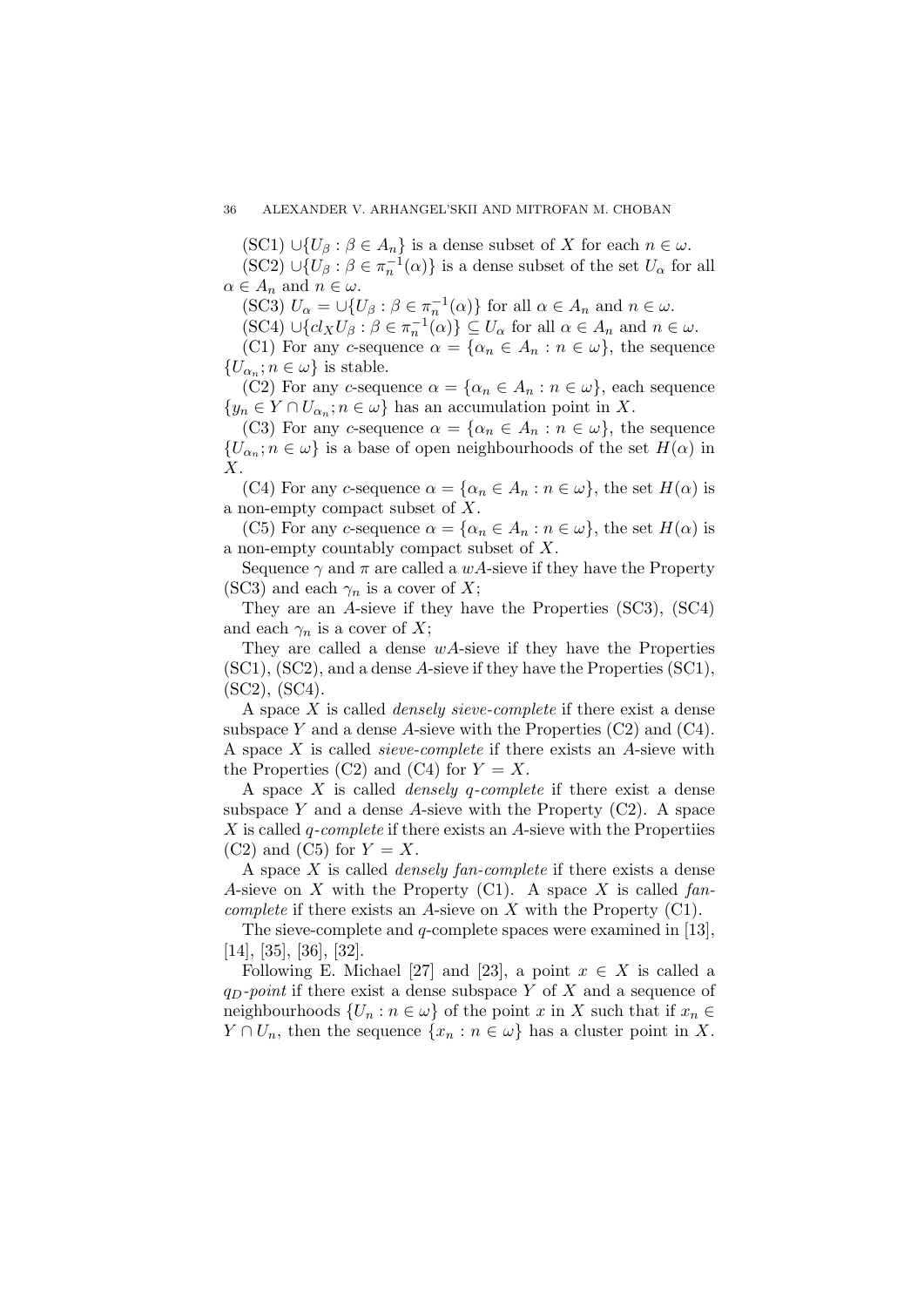If  $Y = X$ , then *x* is a *q*-point. A space *X* is called a *densely q*-space if each *x ∈ X* is a *qD*-point. A space *X* is called a *q*-space if each  $x \in X$  is a *q*-point. Any *q*-complete space is a *q*-space.

Let  $\{\gamma_n = \{U_\alpha : \alpha \in A_n\}, \pi_n : A_{n+1} \to A_n : n \in \omega\}$  be a densely *wA*-sieve with the Property (C2) and  $X_1 = \bigcup \{H(\alpha) : \alpha \text{ is a } c$ *sequence*}. Then every point  $x \in X_1$  is a *q<sub>D</sub>*-point. The set  $X_1$  is dense in *X*.

A point  $x \in X$  is called a *point of countable type* if there exists a compact subset *F* with a countable base of open neighbourhoods  ${U_n : n \in \omega}$  in *X* such that  $x \in F$ . A space *X* is called a space of *pointwise countable type* if each  $x \in X$  is a point of countable type [3], [17].

*Remark* 2.1. By Proposition 2.10 from [14], for every  $wA$ -sieve  $U$  $= {\gamma_n} = \{U_\alpha : \alpha \in A_n\}, \pi_n : A_{n+1} \to A_n : n \in \omega\}$  there exist an A-sieve  $V = \{\xi_n = \{V_\beta : \beta \in B_n\}, q_n : B_{n+1} \to B_n : n \in \omega\}$  and the mappings  $\{h_n : B_n \to A_n : n \in \omega\}$  such that:

1.  $cl_X V_\beta \subseteq U_{q_n(\beta)}$  and  $h_n \circ q_n = \pi_n \circ h_{n+1}$  for each  $\beta \in B_n$  and for any  $n \in \omega$ .

2. If  $U$  has Property (C1), then  $V$  has Property (C1) too.

3. If *U* has Properties (C2) and (C3), then *V* has Properties (C2) and (C3) too.

4. If  $U$  has Properties (C2) and (C4), then  $V$  has Properties (C2) and (C4) too.

Moreover, if *Y* is a dense subspace of *X* and  $U$  is a dense  $wA$ sieve, then  $V$  is a dense A-sieve with properties:

- the family  $\xi_n$  is disjoint for any  $n \in \omega$ ;

*n*<sup>−</sup> $q_n^{-1}(\beta) = \{ \mu \in B_{n+1} : V_\mu \subseteq V_\beta \}$  for each  $\beta \in B_n$  and for any *n ∈ ω*;

- if k *∈ {*1*,* 2*,* 3*,* 4*,* 5*}* and *U* has Property (Ck), then *V* has Property (Ck), too.

*Remark* 2.2*.* Every feebly compact space is fan-complete. Since every Tychonoff space is a closed subspace of some pseudocompact space, a closed subspace of a fan-complete space needn't be fancomplete. The following statements are obvious:

- Any closed subspace of a sieve-complete space is sieve-complete;

- Any closed subspace of a *q*-complete space is *q*-complete;

- Any *q*-complete space is densely *q*-complete;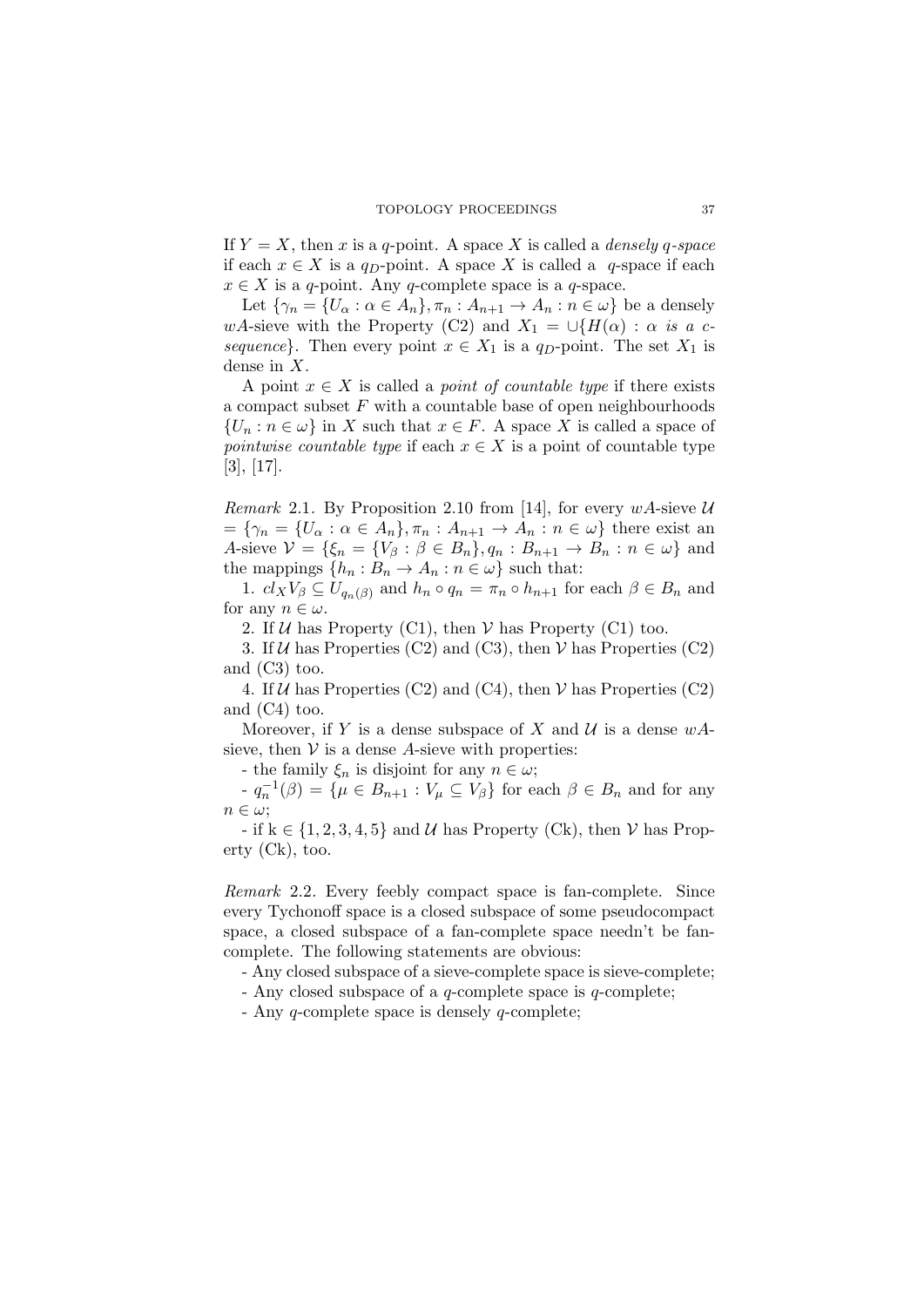- Every sieve-complete space is *q*-complete, and every *q*-complete space is fan-complete;

- Every fan-complete *µ*-complete space is sieve-complete;

- A space *X* is densely fan-complete if and only if it contains a dense fan-complete subspace.

**Proposition 2.3.** *Every Gδ-subspace of a fan-complete space is fan-complete.* In particular, every Cech-complete space is sieve*complete.*

*Proof.* Let  $\mathcal{U} = \{ \gamma_n = \{U_\alpha : \alpha \in A_n \}, \pi_n : A_{n+1} \to A_n : n \in \omega \}$ be an *A*-sieve with the Property (C1) on a space  $X$ , and let  $Y =$  $∩{U_n : n \in \omega}$ , where  ${U_n : n \in \omega}$  is a sequence of open subsets of *X*. Then there exist a sequence  $\{\xi_n = \{V_\beta : \beta \in B_n\} : n \in \omega\}$  of families of open subsets of *X*, sequences of mappings  ${q_n : B_{n+1} \to A}$  $B_n: n \in \omega$  and  $\{h_n: B_n \to A_n: n \in \omega\}$  such that:

 $- c l_X V_\beta \subseteq U_n \cap U_{q_n(\beta)}$  and  $h_n \circ q_n = \pi_n \circ h_{n+1}$  for each  $\beta \in B_n$ and for any  $n \in \omega$ ;

-  $V_{\mu} \cap Y = \bigcup \{ V_{\beta} \cap Y : \beta \in q_n^{-1}(\mu) \} = \bigcup \{ Y \cap cl_X U_{\beta} : \beta \in \pi_n^{-1}(\alpha) \}$ for all  $\mu \in B_n$  and  $n \in \omega$ .

Then  $W = \{W_{\beta} = Y \cap V_{\beta} : \beta \in B_n\}, q_n : B_{n+1} \to B_n : n \in \omega\}$  is an *A*-sieve with the Property (C1) on *Y* .

The next statement can be proved in a standard way.

**Proposition 2.4.** *If a space X contains a dense fan-complete subspace, then X has the Baire property.*

A space *X* is said to be a *complete M-space* (see [29]) if there exists a continuous closed mapping  $f: X \rightarrow Y$  onto a complete metrizable space *Y* such that the fibers  $f^{-1}(y)$  are countably compact. In this case we say that *f* is a *quasiperfect* mapping. Every complete *M*-space is *q*-complete.

For a metric space X the following theorem was proved in [15].

**Theorem 2.5.** Let  $f: X \to Y$  be an open continuous mapping of a *space X onto a space Y , and X*<sup>1</sup> *be a dense fan-complete subspace of X.* Then there exists a dense fan-complete subspace  $Y_1$  *of*  $Y$ *such that*  $f(X_1) \subseteq Y_1$ *. Moreover, if X, Y are Tychonoff spaces, and*  $\beta f : \beta X \rightarrow \beta Y$  *is the continuous extension of f, then there exists a paracompact*  $G_{\delta}$ *-subspace*  $Z$  *of*  $\beta X$  *such that:* 

 $S = \beta f(Z)$  *is a paracompact dense subspace of*  $\beta Y$ ;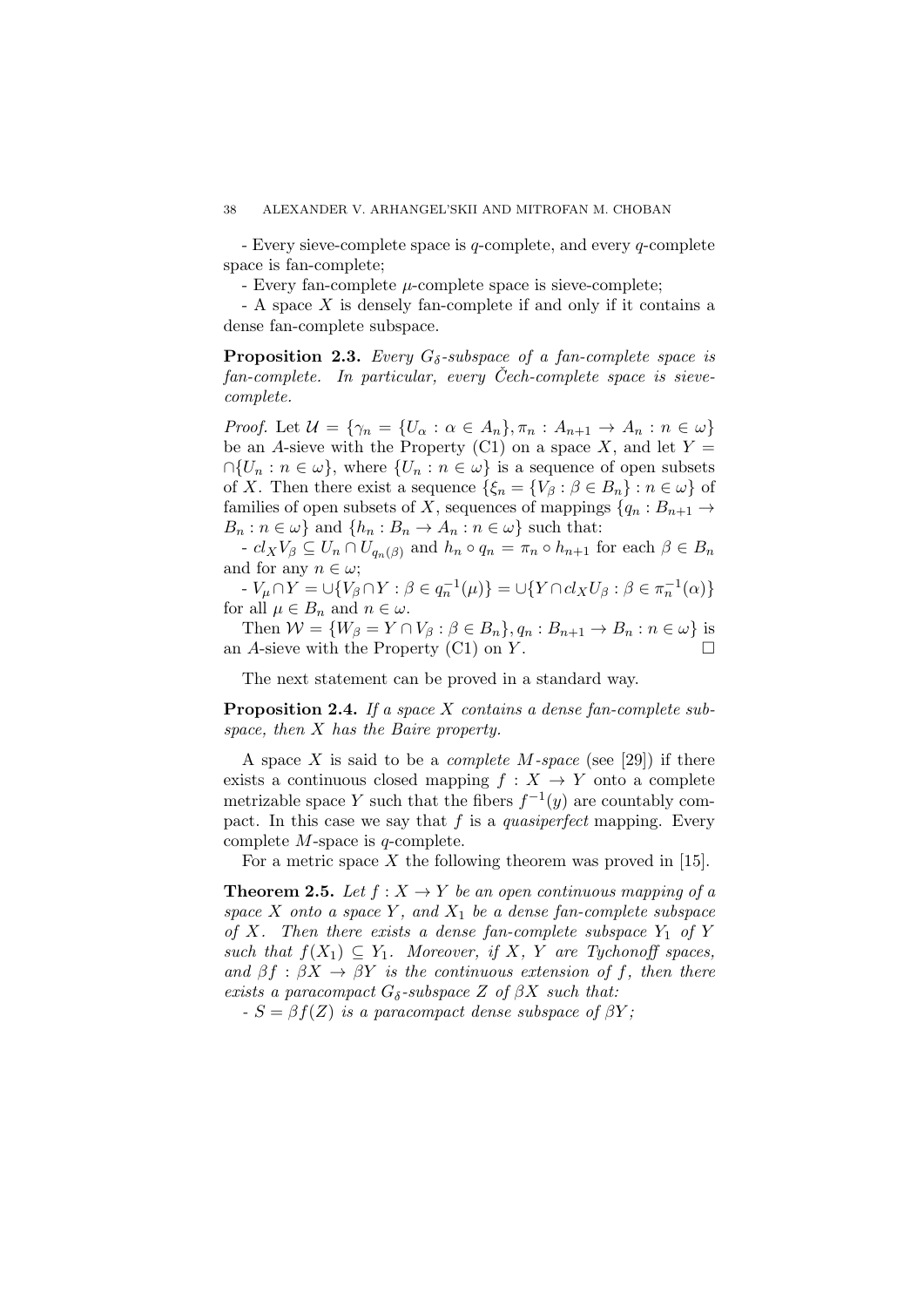$-g = \beta f | Z : Z \rightarrow S$  *is a perfect mapping,*  $S_1 = Y \cap S$  *is a dense*  $G_{\delta}$ -subspace of  $Y_1$  and  $Z \cap f^{-1}(y) = X \cap g^{-1}(y) \subseteq g^{-1}(y) =$  $cl_{\beta X}(Z \cap f^{-1}(y))$  *for each*  $y \in S_1$ *;* 

 $\bullet$  *if*  $X_1$  *is a q-complete space,*  $Z_1 = Z \cap X$  *and*  $S_1 = f(Z_1)$ *, then*  $h = f|Z_1 : Z_1 \rightarrow S_1$  *is a quasiperfect mapping, and*  $Z_1$  *is a complete M-space;*

*- if*  $X_1$  *is a sieve-complete space, then*  $Z \subseteq X$ ;

 *<i>if X or*  $X_1$  *is*  $\mu$ -*complete, then*  $Z \subseteq X$ *.* 

*Proof.* There exist a sequence  $\gamma_n = \{U_\alpha : \alpha \in A_n\} : n \in \omega\}$  of families of open subsets of *X* and a sequence  ${\pi_n : A_{n+1} \to A_n : A_n \to A_n}$  $n \in \omega$  *of mappings such that:* 

 $(KC1)$   $X_1 \subseteq \bigcup \{U_\alpha : \alpha \in A_0\}$  and  $U_\alpha \cap X_1 \subseteq \bigcup \{U_\beta : \beta \in A_0\}$  $\pi_n^{-1}(\alpha)$   $\subseteq$  *U*<sub>*a*</sub> for all  $\alpha \in A_n$  and  $n \in \omega$ ;

 $(RC2)$  for any *c*-sequence  $\alpha = {\alpha_n \in A_n : n \in \omega}$ , the sequence  $\{X_1 \cap U_{\alpha_n}; n \in \omega\}$  is stable in  $X_1$ .

Let  $\eta_n = \{V_\alpha = f(U_\alpha) : \alpha \in A_n\}$  for any  $n \in \omega$ ,  $X(\alpha) =$  $∩{U_{\alpha_n} : n \in \omega}$  and  $Y(\alpha) = ∩{V_{\alpha_n} : n \in \omega}$  for any *c*-sequence  $\alpha = {\alpha_n : n \in \omega}$ . We put  $X_2 = \bigcup \{X(\alpha) : \alpha \text{ is a } c\text{-sequence}\}$  and  $Y_1 = \bigcup \{ Y(\alpha) : \alpha \text{ is a } c\text{-sequence} \}.$  By the construction,  $f(X(\alpha)) \subseteq$  $Y(\alpha)$ ,  $X_1 \subseteq X_2$  and  $f(X_2) \subseteq Y_1$ .

It is obvious that  $Y_1 \subseteq \bigcup \{V_\alpha : \alpha \in A_0\}$  and  $V_\alpha \cap Y_1 \subseteq \bigcup \{V_\beta : \beta \in A_0\}$  $\pi_n^{-1}(\alpha)$   $\subseteq$  *V*<sub> $\alpha$ </sub> for all  $\alpha \in A_n$  and  $n \in \omega$ . Let  $\alpha = {\alpha_n : n \in \omega}$  be a *c*-sequence and  ${V_n : n \in \omega}$  be a sequence of open non-empty sets in *Y* such that  $V_n \subseteq V_{\alpha_n}$  for any  $n \in \omega$ . We put  $U_n = U_{\alpha_n} \cap f^{-1}(V_n)$ . Then  $Lim\{U_n : n \in \omega\} \neq \emptyset$  and  $f(Lim\{U_n : n \in \omega\}) \subseteq Lim\{V_n : n \in \Omega\}$  $n \in \omega$ . Thus,  $Y_1$  is a dense fan-complete subspace of *Y*.

Assume that *X* and *Y* are Tychonoff spaces. Then there are disjoint families  $\{\xi_n = \{H_\beta : \beta \in B_n\} : n \in \omega\}$  of open subsets of  $\beta X$ , disjoint families  $\{\xi_n = \{W_\beta : \beta \in B_n\} : n \in \omega\}$  of open subsets of  $\beta Y$ , mappings  $\{q_n : B_n \to A_n : n \in \omega\}$  and mappings  ${p_n : B_{n+1} \to B_n : n \in \omega}$  such that:

 $-W_n = \{W_\beta : \beta \in B_n\}$  is an open dense subset of  $\beta Y$  for each  $n \in \omega$ <sup>}</sup>;

-  $\cup \{cl_{\beta X}H_{\mu} : \mu \in p_{n}^{-1}(\beta)\} \subseteq H_{\beta}$  and  $\cup \{cl_{\beta Y}W_{\mu} : \mu \in p_{n}^{-1}(\beta)\} \subseteq$ *W*<sup>*β*</sup> for all  $\beta \in B_n$  and  $n \in \omega$ *}*;

 $\{X \cap H_{\beta} \subseteq U_{p_n(\beta)} \text{ and } \beta f(H_{\beta}) = W_{\beta} \text{ for all } \beta \in B_n \text{ and } n \in \omega\};$  $-\pi_n \circ q_{n+1} = q_n \circ p_{n+1}$  for each  $n \in \omega$ .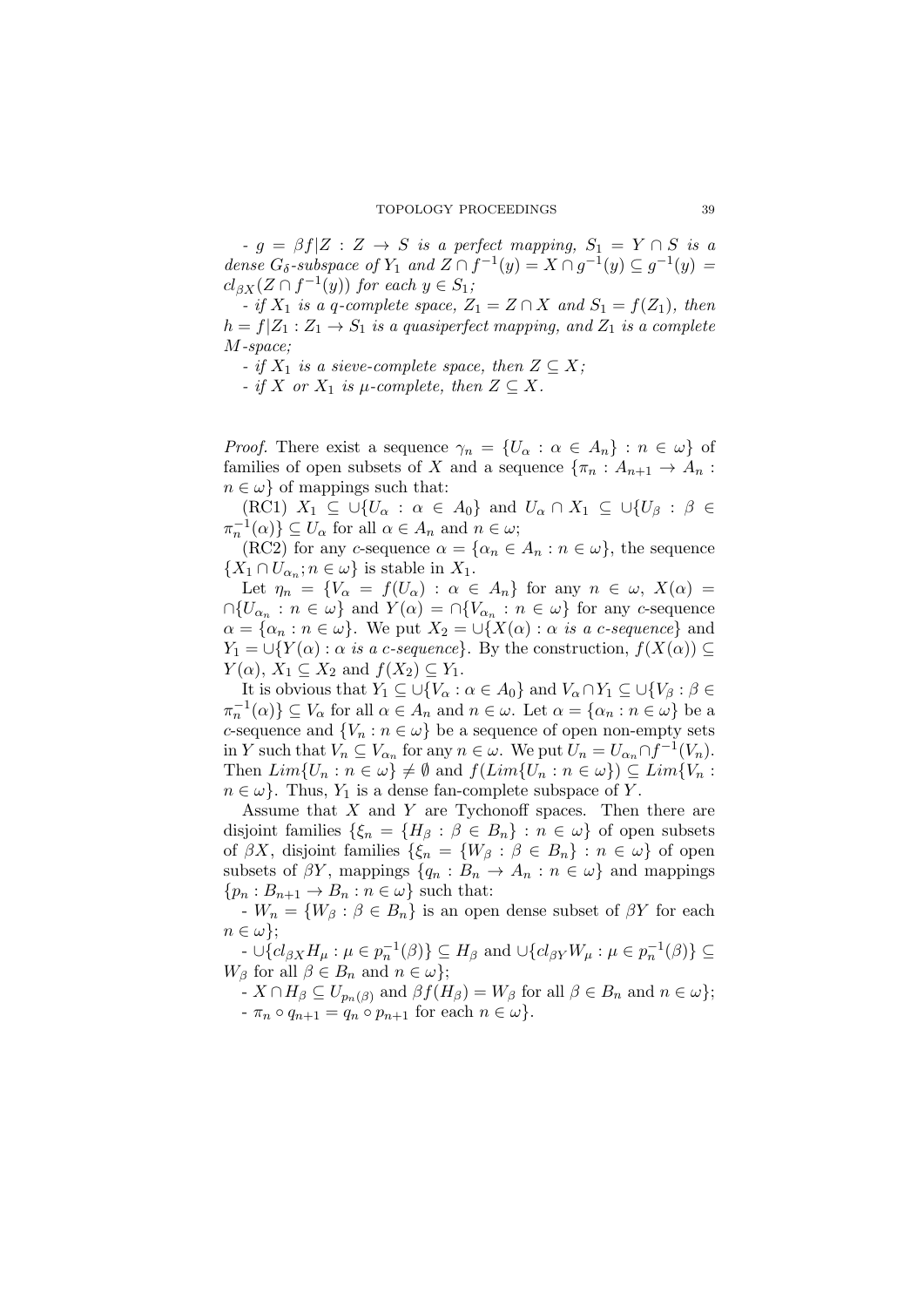We put  $H_n = \{H_\beta : \beta \in B_n\}, Z = \bigcap \{H_n : n \in \omega\}$  and  $S =$  $∩{W_n : n \in \omega}$ . The subspaces *Z*, *S* and the mapping  $q = \beta f|Z$ :  $Z \rightarrow S$  are what we want.

**Corollary 2.6.** *If a µ-complete space X contains a dense fancomplete subspace, then X contains a dense Cech-complete para- ˇ compact subspace.*

**Theorem 2.7.** *Every paracompact fan-complete space is Cech-com- ˇ plete.*

*Proof.* If X is a paracompact fan-complete space, then there exist a sequence  $\{\gamma_n = \{U_\alpha : \alpha \in A_n\} : n \in \omega\}$  of open locally finite covers and a sequence  ${\lbrace \pi_n : A_{n+1} \to A_n : n \in \omega \rbrace}$  of mappings with the properties (C1), (C2) such that  $U_{\alpha}$  is a  $F_{\sigma}$ -set in X for all  $\alpha \in A_n$  and  $n \in \omega$ . Fix continuous non-negative functions  $\{g_\alpha : \alpha \in A_n\}$  $A_n, n \in \omega$  such that  $\Sigma\{g_\beta : \beta \in A_n\} = 2^{-n}$  and  $g_\alpha^{-1}(0) = X \setminus U_\alpha$ for all  $\alpha \in A_n$  and  $n \in \omega$ . Then  $\rho(x, y) = \sum\{g_\alpha : \alpha \in A_n, n \in \omega\}$ is a continuous pseudometric on *X*. Thus, there exist a metric space  $(Y, d)$  and a continuous mapping  $f : X \to Y$  onto *Y* such that  $\rho(x, y) = d(f(x), f(y))$  for all  $x, y \in X$ . Fix  $b \in X$  and a *c*-sequence  $\alpha = {\alpha_n : n \in \omega}$  such that  $b \in \bigcap \{U_{\alpha_n} : n \in \omega\}$ . There exists a sequence  $\{\varepsilon(n) : n \in \omega\}$  such that  $\varepsilon(n) > \varepsilon(n+1) > 0$ and  $V_n = \{y \in X : \rho(x, y) < \varepsilon(n)\} \subseteq U_{\alpha_n}$  for any  $n \in \omega$ . Since  $f^{-1}(f(b)) \subseteq H = \bigcap \{U_{\alpha_n} : n \in \omega\}$  and *H* is a bounded subset of the paracompact space *X*, the sets  $f^{-1}(f(b))$  and  $cl_XH$  are compact, and f is a perfect mapping. Now it is easy to verify that  $(Y, d)$  is a complete metric space.

The following facts are easy to establish:

**Proposition 2.8.** *Let X be a space such that for every non-empty subset U there exist an open non-empty subset V and a fan-complete subspace Z of X such that*  $Z \subseteq V \subseteq U \subseteq cl_XZ$ *. Then X contains a dense fan-complete subspace.*

**Proposition 2.9.** *Any locally fan-complete space is fan-complete.*

**Proposition 2.10.** *Let G be a semitopological group or a homogeneous space, V be an open subset of G, Z be a fan-complete subspace, and let*  $Z \subseteq V \subseteq cl_XZ$ *. Then:* 

*1. G contains some dense fan-complete subspace.*

2. If  $Z = V$ , then G is fan-complete.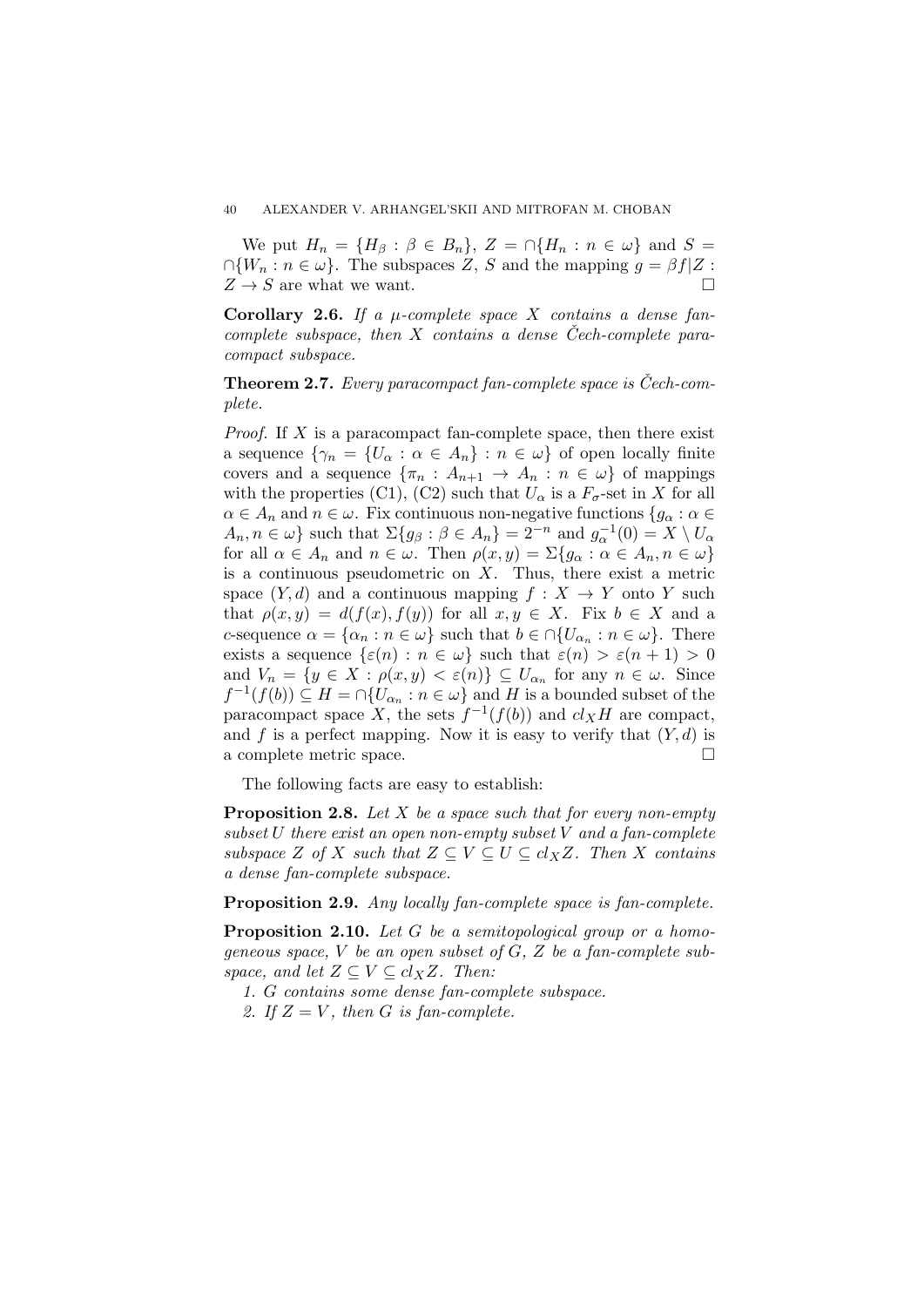A set *Z* is *normally* in a space *X* if for any closed subset *F* of the subspace  $Z$  and each open subset  $U$  of  $X$  that contains  $F$  there exists an open subset *V* of *X* such that  $F \subseteq V \subseteq cl_X V \subseteq U$ . Obviously, that *Z* is a normal closed subspace of *X*.

**Proposition 2.11.** *Let*  $Y$  *be a dense subset of*  $X$  *and*  $\{U_n : n \in \omega\}$ *be a sequence of open non-empty subsets of X with the properties:*

 $-F = \bigcap \{U_n : n \in \omega\}$  *is normally in X subset*;

 *<i>for each*  $n ∈ ω$ ;

*ach sequence*  $\{y_n \in Y \cap U_n : n \in \omega\}$  *has an accumulation point in X.*

*Then:*

*1. F is a closed normal subspace of the space X.*

*2. The subspace F is countably compact.*

*3.*  ${U_n : n \in \omega}$  *is a base of the set F in X.* 

*Proof.* Assertion 1 is obvious. Let  $L = \{x_n \in F : n \in \omega\}$  be a discrete sequence of the subspace *F*. Then there exists a disjoint family  ${V_n : n \in \omega}$  of open subsets of *X* such that  $x_n \in V_n$ for any  $n \in \omega$ . There exists an open subset *W* of *X* such that  $L \subseteq W \subseteq cl_X W \subseteq \cup \{V_n : n \in \omega\}$ . We put  $W_n = W \cap U_n \cap V_n$ . Then  ${W_n : n \in \omega}$  is a discrete family of open subsets of *X*, a contradiction. The assertion 2 is proved.

Let *U* and *V* be two open subsets of *X* and  $F \subseteq V \subseteq cl_X V \subseteq U$ . Then  ${H_n = U_n \backslash cl_X V : n \in \omega}$  is a discrete family of open subsets of *X*. Thus  $H_m = \emptyset$  and  $U_n \subseteq U$  for some  $m \in \omega$ . The assertion 3 is proved.

**Corollary 2.12.** *Let X be a normal space. The following assertions are equivalent:*

- *1. The space X is densely q-complete.*
- *2. The space X contains a dense q-complete subspace.*
- *3. The space X is densely fan-complete.*
- *4. The space X contains a dense fan-complete subspace.*

**Corollary 2.13.** *A space X is densely sieve-complete if and only if it contains a dense Cech-complete subspace. ˇ*

**Example 2.14.** Let  $W_0$  be the set of all countable ordinal numbers and  $\omega_1$  be the first uncountable ordinal number. In the set  $V_0 =$  $W_0 \times [0, 1)$  consider the linear order:  $(\alpha, u) < (\beta, v)$  whenever  $\alpha < \beta$ or  $\alpha = \beta$  and  $u < v$ . The space  $V_0$  with the topology induced by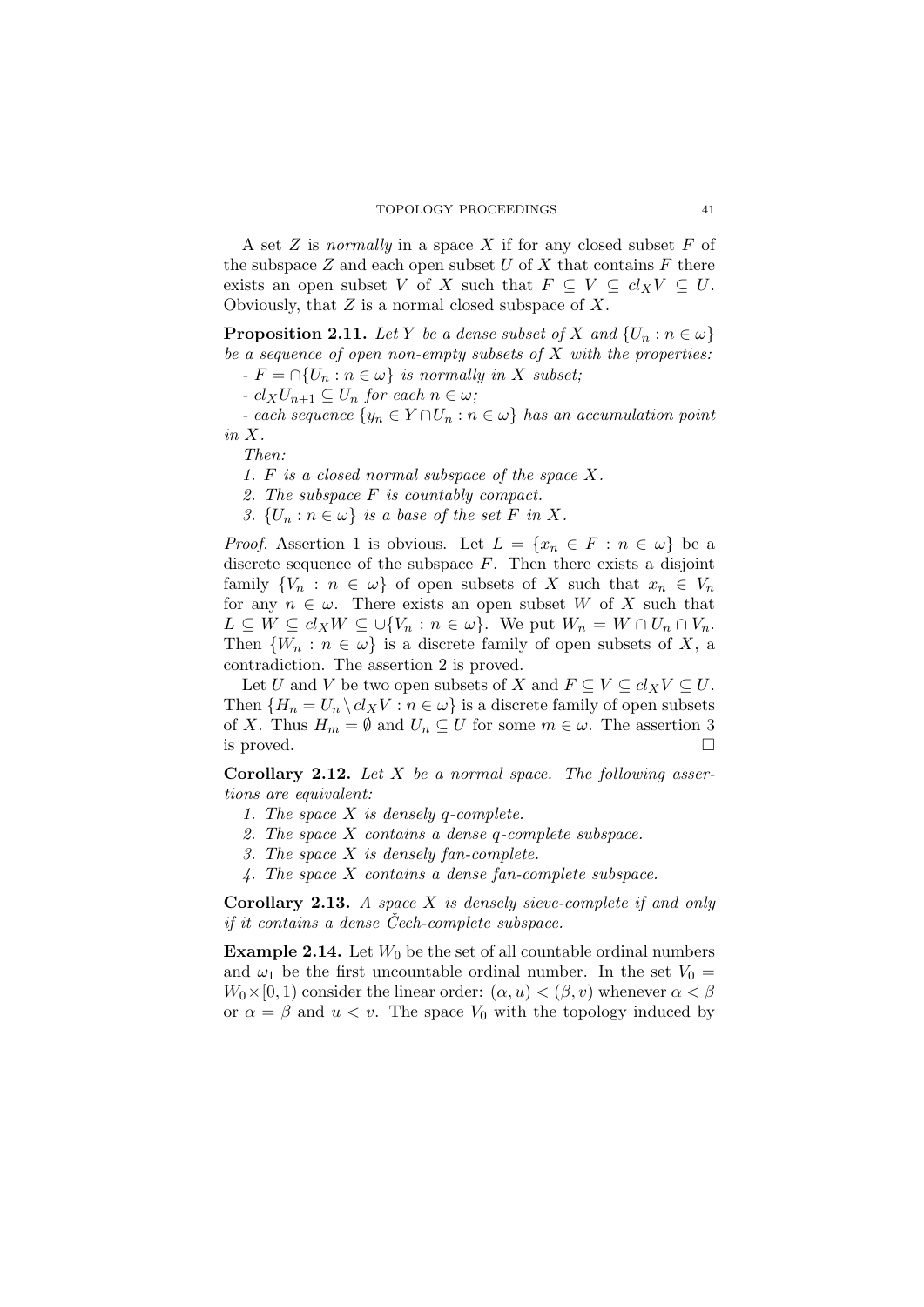the linear order is called the long line ([17], Problem 3.12.18). The space  $V = V_0 \cup \{\omega_1\}$ , where  $x < \omega_1$  for any  $x \in V_0$ , with the topology induced by the linear order is the Stone-Čech compactification of the space  $V_0$ . Let *Y* be the set of all points  $(\alpha, 0) \in V_0$ , where  $\alpha$  is a non-limit ordinal number. Obviously, the subspace  $X = V_0 \ Y$  of  $V_0$ is locally metrizable and locally Cech-complete. Hence  $X$  is a sievecomplete space. We affirm that *X* is not a  $G_{\delta}$ -subspace of some pseudocompact space. Really, assume that *X* is a subspace of a pseudocompact space *Z* and  $X = Z \cup (\cup \{F_n : n \in \omega\})$ , where  $\{F_n : n \in \omega\}$  $n \in \omega$  is a sequence of closed subsets of *Z*. Consider the continuous mappings  $\varphi : \beta X \to \beta Z$  and  $\psi : \beta X \to V$ , where  $\varphi(x) = \psi(x) = x$ for any  $x \in X$ . By construction,  $\Phi_n = \varphi(\psi^{-1}(\psi(\varphi^{-1}(cl_{\beta Z}F_n))))$  is a compact subset of  $\beta Z \backslash X$ . We can suppose that  $F_n = Z \cap \Phi_n$ . The space  $Z_1 = \beta X \backslash \psi^{-1}(\omega_1)$  is countably compact and locally compact. If  $(\alpha, 0) \in Y$  and  $H(\alpha) = \varphi(\psi^{-1}(\alpha, 0))$ , then  $H(\alpha) \subseteq \beta Z \setminus X$ . Since *Z* is pseudocompact  $X \cap H(\alpha) \neq \emptyset$ . Thus  $Z \cap H(\alpha) \neq \emptyset$  and  $H(\alpha) \subseteq$  $\Phi_{n(\alpha)}$  for some  $n(\alpha) \in \omega$ . Therefore  $\varphi(Z_1 \setminus X) \subseteq \cup \{\Phi_n : n \in \omega\}$ . Consequently,  $X = \bigcap \{Z_1 \setminus \varphi^{-1}(\Phi_n) : n \in \omega\}$  is a  $G_\delta$ -subset of the space  $Z_1$  and  $X$  is Čech-complete, a contradiction (see [2], [17]).

There exists a pseudocompact space  $X_1$  such that the space of rationals  $\mathbb{Q}$  is a closed subspace. Let  $X_2 = X \times X_1$ . By construction,  $X_2$  is a fan-complete space, which is not locally Cech-complete and is not a  $G_{\delta}$ -subspace of some pseudocompact space.

## 3. On quasicontinuous mappings

A mapping  $f: X \times Y \to Z$  of a product space  $X \times Y$  into a space *Z* is called *right strongly quasicontinuous at a point*  $(a, b) \in X \times Y$ if for each open neighbourhood *W* of  $f(a, b)$  in *Z* and every open neighbourhood *U* of *a* in *X*, there exist a non-empty open set *U*<sup>1</sup> in *X* and an open set *V* in *Y* such that  $U_1 \subset U$ ,  $b \in V$ , and  $f(U_1 \times V) \subset W$ . In a similar way one can define a *left strongly quasicontinuous at a point*  $(a, b) \in X \times Y$  mapping. A mapping *f* is *strongly quasicontinuous at a point*  $(a, b) \in X \times Y$  if it is left and right strongly quasicontinuous at  $(a, b) \in X \times Y$ .

A mapping  $f: X \to Y$  of a space X into a space Y is called *quasicontinuous at a point*  $b \in X$  if for each open neighbourhood *V* of  $f(b)$  in *Y* and every open neighbourhood *U* of *b* in *X* there exists a non-empty open set *W* in *X* such that  $W \subset U$  and  $f(W) \subset V$ .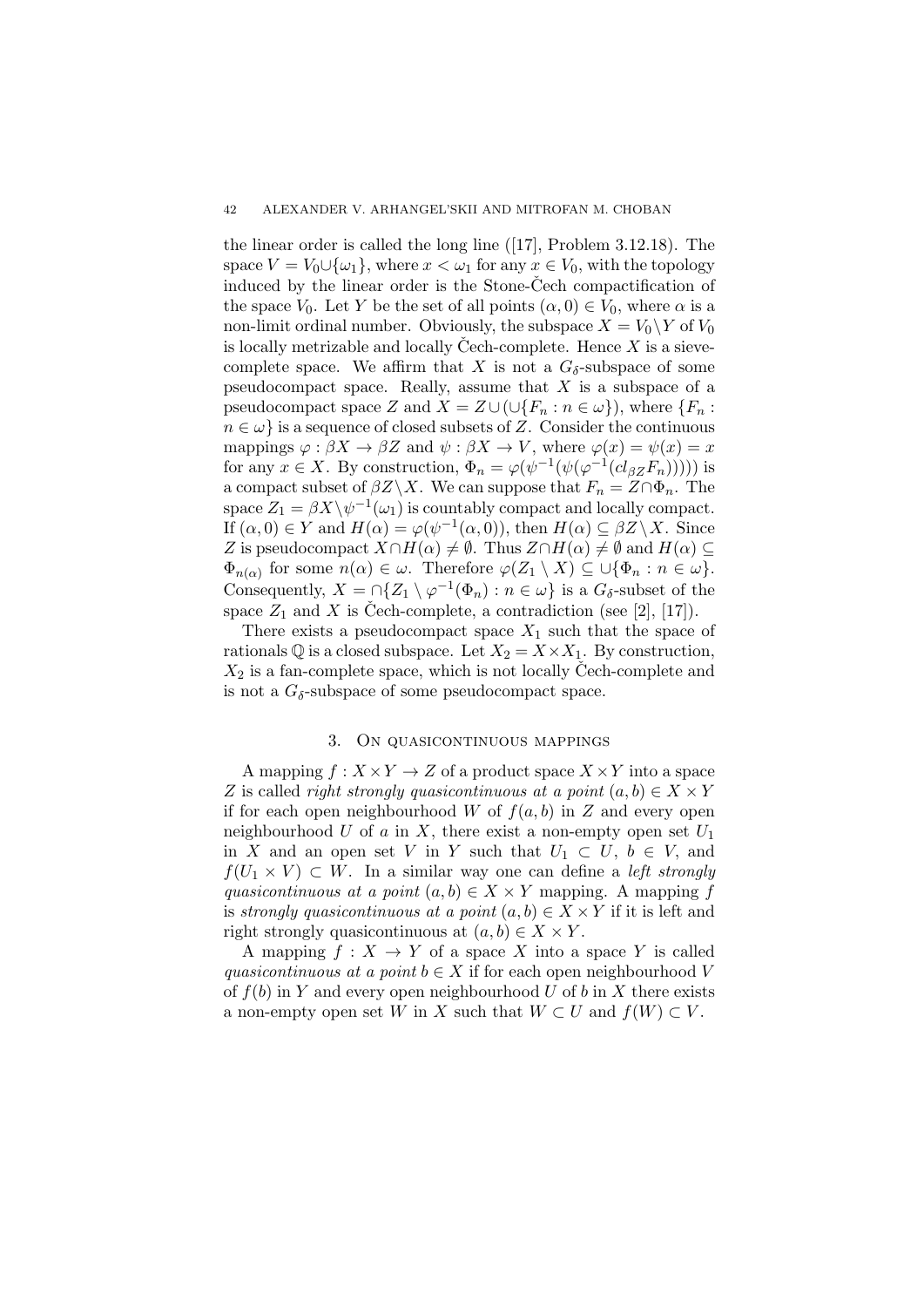If a mapping  $f : X \times Y \to Z$  is right or left strongly quasicontinuous, then  $f$  is quasicontinuous (about quasicontinuity see [7],  $[19]$ ,  $[20]$ ,  $[22]$ ).

**Proposition 3.1.** Let  $X_1$  be a dense subspace of a space  $X$ ,  $Y_1$  be *a dense subspace of a space Y , and f be a separately continuous mapping of*  $X \times Y$  *into a space*  $Z$ *,*  $g = f|(X_1 \times Y_1)$ *,*  $a \in X_1$ *, and*  $b \in Y_1$ *. Then:* 

*1. The mapping f is right (left) strongly quasicontinuous at a point* (*a, b*) *if and only if the mapping g is right (left) strongly quasicontinuous at* (*a, b*)*.*

*2. The mapping f is quasicontinuous at a point* (*a, b*) *if and only if the mapping g is quasicontinuous at*  $(a, b)$ *.* 

*Proof.* Let  $c = f(a, b)$  and *W* be a neighbourhood of *c* in *Z*. Fix two open subsets  $W_1$  and  $W_2$  of  $Z$  such that  $c \in W_2 \subseteq cl_Z W_2 \subseteq W_1 \subseteq$  $cl_ZW_1 \subseteq W$ . Suppose that *U* is an open subset of *X* and *V* is an open subset of *Y* such that  $g(U_1 \times V_1) \subseteq W_2$ , where  $U_1 = U \cap X_1$ and  $V_1 = V \cap Y_1$ . For every  $x \in U_1$ , we have  $f(\lbrace x \rbrace \times cl_Y V_1) \subseteq$  $cl_ZW_2 \subseteq W_1$ , by the separate continuity of *f*. Since  $V \subseteq cl_YV_1$ , we have  $f(U_1 \times V) \subseteq cl_Z W_2 \subseteq \in W_1$ . For every  $y \in V$ , we have  $f(cl_X U_1 \times \{y\}) \subseteq cl_Z W_1 \subseteq W$ , by the separate continuity of *f*. Since  $U \subseteq cl_X U_1$ , we have  $f(U \times V) \subseteq cl_Z W_1 \subseteq W$ .

The following statement can be found in ([7], Lemma 2.3.7), for the Cech-complete spaces, and in [23], for strongly  $\beta$ -unfavorable spaces.

**Proposition 3.2.** *Suppose that X is a densely q-complete space,*  $a \in X$ , *b is a q<sub>D</sub>-point of a space Y and f is a separately continuous mapping of*  $X \times Y$  *into a space*  $Z$ *. Then:* 

*- f is right strongly quasicontinuous at* (*a, b*)*;*

*- If X and Y are homogeneous spaces, then f is right strongly quasicontinuous at every point of*  $X \times Y$ .

*Proof.* Fix a dense subspace  $X_1$  of  $X$  and a dense  $wA$ -sieve  $\mathcal{U}$ =  $\{\gamma_n = \{U_\alpha : \alpha \in A_n\}, \pi_n : A_{n+1} \to A_n : n \in \omega\}$  with the Property (C2) on the space *X*. We can assume that  $a \in X_1$ . Now we fix a dense subspace  $Y_1$  of  $Y$  and a sequence of neighbourhoods  ${H_n : n \in \omega}$  of the point *b* in *Y* such that if  $y_n \in Y_1 \cap H_n$ , then the sequence  $\{y_n : n \in \omega\}$  has a cluster point in *Y*. We can assume that  $b \in Y_1$  (we take  $Y_1 \cup \{b\}$  in the place  $Y_1$ , in the contrary). Let  $g = f|(X_1 \times Y_1).$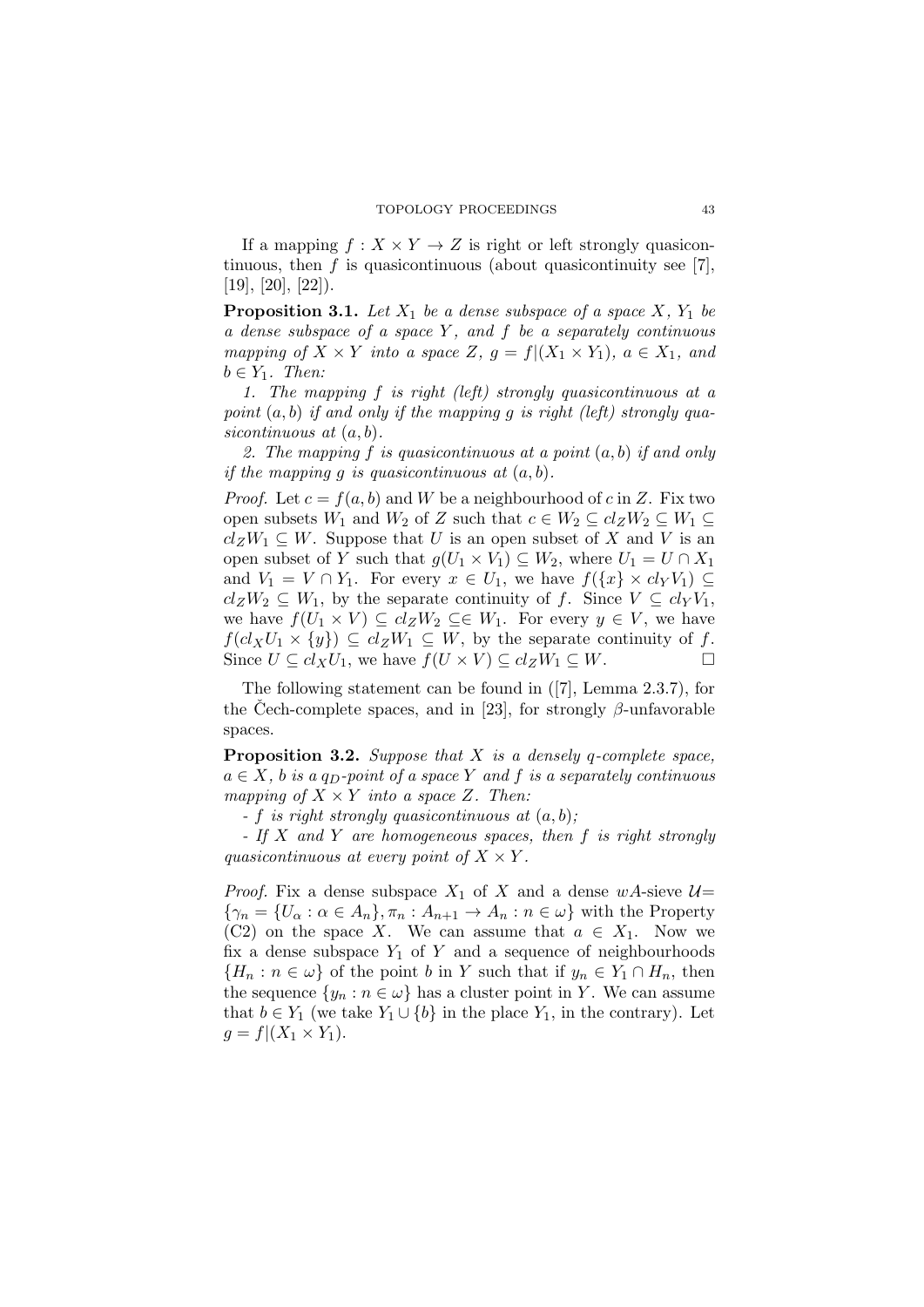Put  $c = f(a, b)$ . Suppose that the mapping f is not right strongly quasicontinuous at (*a, b*). By virtue of the Proposition 3.1, the mapping *g* is not right strongly quasicontinuous at  $(a, b)$ . Then there exist a neighbourhood  $W_1$  of  $c$  and a neighbourhood  $U$  of  $a$ such that for each non-empty open in  $X$  subset  $U'$  of  $U$  and each neighbourhood *V* of *b* in *Y* we have  $f((U' \times V) \cap (X_1 \times Y_1)) \setminus W_1 \neq \emptyset$ . Since  $Z$  is regular, we can find open neighbourhoods  $W_0$  and  $W$  of  $c$  such that  $cl_ZW_0 \subset W \subset cl_ZW \subset W_1$ .

We will construct by induction certain decreasing sequences of open sets  $\{U_n : n \in \omega\}$  and  $\{V_n : n \in \omega\}$  in *X* and *Y*, respectively, a *c*-sequence  $\alpha = {\alpha_n : n \in \omega}$  and sequences  ${x_n : n \in N} \subset X_1$ and  $\{y_n : n \in \omega\} \subset Y_1$  with the following properties:

(i)  $x_n \in U_n \subseteq cl_XU_n \subseteq U_{\alpha_n} \cap U$ ,  $y_n \in V_n \subseteq cl_YV_n \subseteq H_n$ ,  $cl_XU_{n+1} \subseteq U_n$ ,  $cl_YV_{n+1} \subseteq V_n$ , and  $f(x_n, y_n) \in f(U_n \times V_n) \setminus W_1 \subseteq$  $Z \setminus cl_ZW$  for each  $n \in \omega$ ;

 $(iii)$  If  $M_0 = \{x \in X : f(x, b) \in W_0\}$ , then  $U_0 \subseteq M_0$ ;

 $(iii)$  If  $n \geq 1$ ,  $M_n = \{x \in U_{n-1} : f(x, y_{n-1}) \in Z \setminus cl_ZW\}$  and  $L_n = \{y \in V_{n-1} : f(x_{n-1}, y) \in W_0\}$ , then  $cl_X U_n \subseteq M_n$ , and  $cl_YV_n \subseteq L_n$ .

We proceed as follows.

**Step 0.** Put  $M_0 = \{x \in X : f(x, b) \in W_0\}$ . Then  $M_0$  is open, by the separate continuity of *f*, and  $a \in M_0$ , since  $f(a, b) \in W_0$ . Fix  $\alpha_0 \in A_0$  and an open subset  $U_0$  of X such that  $a \in U_0 \subseteq$  $cl_XU_0 \subseteq M_0 \cap U_{\alpha_0} \cap U$ . Let *V*<sub>0</sub> be an open subset of *Y* such that  $b \in V_0 \subseteq H_0$ . By the assumption, the set  $f(U_0 \times V_0) \setminus W_1$  is not empty. Therefore, we can choose  $x_0 \in U_0 \cap X_1$  and  $y_0 \in V_0 \cap Y_1$ such that  $f(x_0, y_0) \in Z \setminus W_1$ .

**Step 1.** Put  $M_1 = \{x \in U_0 : f(x, y_0) \in Z \setminus cl_ZW\}$ . Then  $x_0 \in M_1$ , and  $M_1$  is open in *X*, by the separate continuity of *f*. Let  $\alpha_1 \in \pi_0^{-1}(\alpha_0)$  and  $U_1$  be an open neighbourhood of  $x_0$  in *X* such that  $cl_XU_1 \subset U_0 \cap M_1 \cap U_{\alpha_1}$ . Put  $L_1 = \{y \in V_0 : f(x_0, y) \in W_0\}$ . It follows from  $x \in U_1 \subset M_0$  that  $b \in L_1$ , and that  $L_1$  is open in *Y*, by the separate continuity of  $f$ . Let  $V_1$  be an open neighbourhood of *b* in *Y* such that  $cl_YV_1 \subset V_0 \cap L_1 \cap H_1$ . By the assumption, the set  $f(U_1 \times V_1) \setminus W_1$  is not empty. Then we can choose  $x_1 \in U_1 \cap X_1$ and  $y_1 \in V_1 \cap Y_1$  such that  $f(x_1, y_1) \in Z \backslash W_1$ .

**Step**  $n + 1$ **.** Assume that we have already defined the open sets  $U_n$  and  $V_n$  in  $X$  and  $Y$ , respectively, an element  $\alpha_n \in A_n$  and the points  $x_n \in U_n$  and  $y_n \in V_n$  such that  $U_n \subset M_0 \cap U_{\alpha_n}$ ,  $b \in V_n$ ,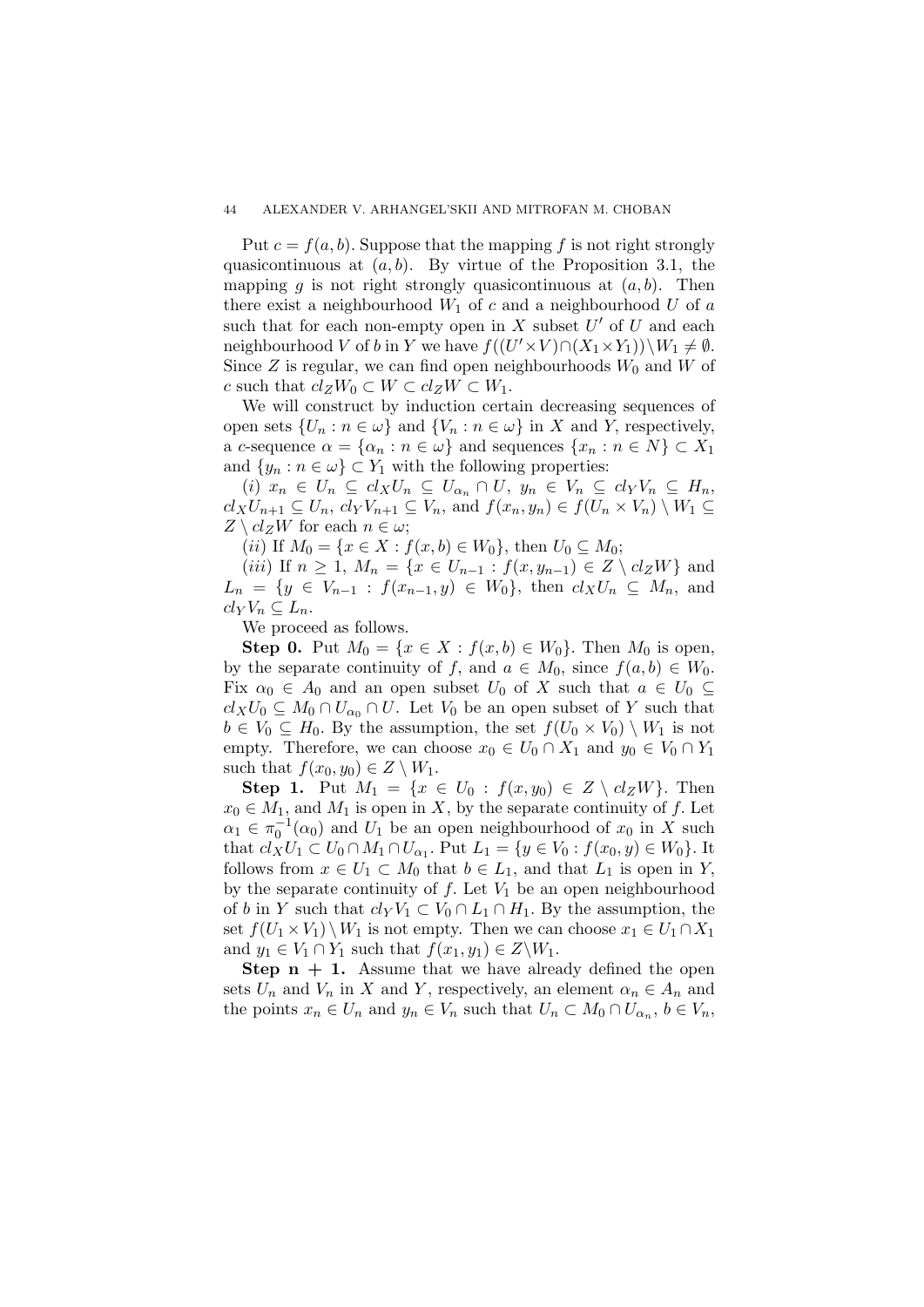and  $f(x_n, y_n) \in Z \setminus cl_ZW$ . Then we put  $M_{n+1} = \{x \in U_n :$  $f(x, y_n) \in Z \setminus cl_ZW$ . Clearly, the set  $M_{n+1}$ , is open, and  $x_n \in$ *M*<sub>*n*+1</sub>. Now we let  $\alpha_{n+1} \in \pi_n^{-1}(\alpha_n)$ ,  $U_{n+1}$  be any open neighbourhood of  $x_n$  in *X* such that  $cl_XU_{n+1} \subseteq M_{n+1} \cap U_{\alpha_{n+1}} \cap U_n$ . Put  $L_{n+1} = \{y \in V_n : f(x_n, y) \in W_0\}$ . Clearly, this set is open and contains the point *b*, since  $x_n \in U_n \subseteq M_0$ . Now let  $V_{n+1}$  be any open neighbourhood of *b* in *Y* such that  $cl_ZV_{n+1} \subseteq V_n \cap H_{n+1} \cap L_{n+1}$ .

Again, by the assumption, the set  $f(U_{n+1} \times V_{n+1}) \setminus W_1$  is not empty, and we can choose points  $x_{n+1} \in U_{n+1} \cap X_1$  and  $y_{n+1} \in$ *V*<sub>*n*+1</sub> ∩ *Y*<sub>1</sub> such that  $f(x_{n+1}, y_{n+1}) \in Z \setminus W_1$ . Step  $n+1$  is complete.

Let  $P = \bigcap \{cl_X U_n : n \in \omega \}$  and  $H = \bigcap \{cl_Y V_n : n \in \omega \}$ . By construction, there exist an accumulation point  $x^* \in P$  for the sequence  $\{x_n : n \in \omega\}$  in *X*, and an accumulation point  $y^* \in H$ for the sequence  $\{y_n : n \in \omega\}$  in *Y*. Since  $cl_XU_{n+1} \subset U_n$ , the point  $x^*$  belongs to each  $U_n$ . Now, from  $x^* \in U_{n+1} \subset M_{n+1}$  it follows that  $f(x^*, y_n) \in Z \setminus cl_ZW$ , for each  $n \in \omega$ . Since f is separately continuous, we conclude that  $f(x^*, y^*) \in Z \setminus W$ .

Fix  $n \in \omega$ . Then  $y_{n+1} \in V_{n+1} \subset \{y \in Y : f(x_n, y) \in W_0\}.$ Therefore,  $f(x_n, y_m) \in W_0$  for each  $m > n$ . By the separate continuity of *f*, it follows that  $f(x_n, y^*) \in cl_ZW_0$ . Then again, by the separate continuity of  $f, f(x^*, y^*) \in cl_Z W_0 \subset W$ , a contradiction. The proof is complete.

**Corollary 3.3.** *Suppose that X and Y are densely q-complete spaces, and that*  $f$  *is a separately continuous mapping of*  $X \times Y$ *into a space*  $Z$ *. Then there exist a dense subspace*  $X_1$  *of the space X* and a dense subspace  $Y_1$  *of the space*  $Y$  *such that the mapping*  $f$ *is strongly quasicontinuous at every point of*  $X_1 \times Y_1$ *. In particular, the mapping f is quasicontinuous.*

# 4. On semitopological groups with a quasicontinuous multiplication

We need the following simple lemma.

**Lemma 4.1.** *Let U be an open neighbourhood of the neutral element e in a semitopological group G with a right strongly quasicontinuous multiplication*  $m: G \times G \rightarrow G$ *. Then:* 

 $e \in cl_X U^*$ *, where*  $U^* = \{x \in G : (x.e) \in Int(m^{-1}(U))\}$ *;* 

*- for each point*  $a \in U^*$  *there exists an open neighbourhood V of the neutral element such that*  $aV^2 \n\subseteq U$ .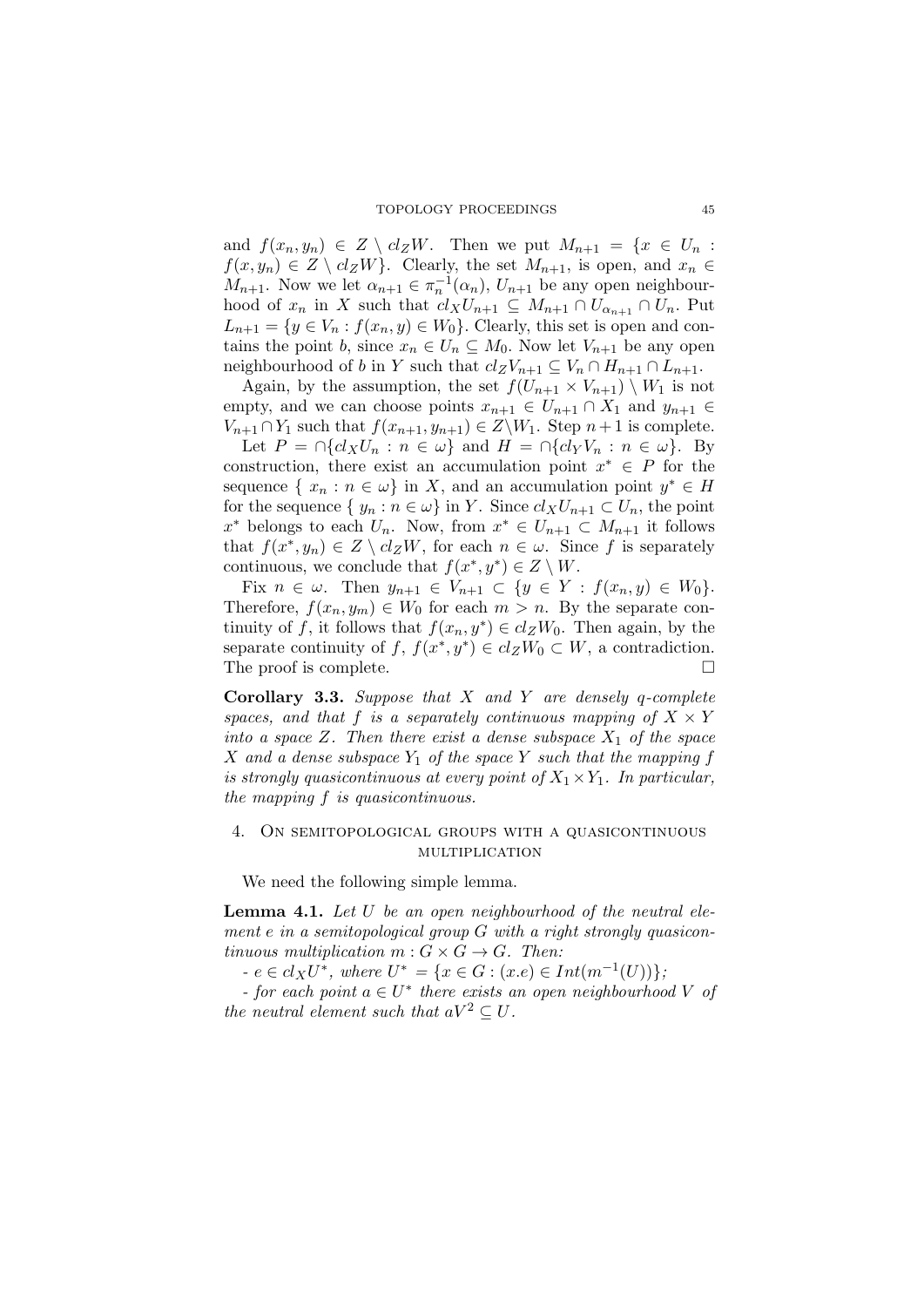*Proof.* By the definition,  $U^* = \bigcup \{ W \subseteq U : U \text{ is open in } G \text{ and } G \}$  $W \cdot V \subseteq U$  *for some neighbourhood*  $V$  *of the neutral element*  $e$ *}.* Thus the statements follows from right strongly quasicontinuity of the multiplication.

The following lemma was proved in ([23], Lemma 2).

**Lemma 4.2.** *Let G be a semitopological group with a right strongly quasicontinuous multiplication,*  $X$  *be a dense subspace of*  $G$ *,*  $\{H'_n:$  $n \in \omega$ <sup>}</sup> and  $\{H''_n : n \in \omega\}$  be two sequences of open subsets of *G,*  $\cap \{H'_n : n \in \omega\} \neq \emptyset \text{ and } \cap \{H''_n : n \in \omega\} \neq \emptyset$ . Suppose that every  $sequence \{x_n \in X \cap (H'_n \cdot H''_n) : n \in \omega\}$  *has an accumulation point in G. Then G is a paratopological group.*

*Proof.* We can assume that  $e \in H_n = H'_n = H''_n$  and  $cl_G H_{n+1} \subseteq H_n$ for each  $n \in \omega$ .

Assume that the multiplication is not jointly continuous. Then there exists two neighbourhoods *W* and *V* of the neutral element such that  $cl_GV \subseteq W$  and  $U^2 \setminus cl_GW \neq \emptyset$  for each neighbourhood *U* of the neutral element. We put  $H = Int(m^{-1}(V))$  and  $V^* =$  ${x \in G : (x.e) \in H}.$ 

We will inductively define two sequences  ${b_n \in X : n \in \omega}$  and  ${c_n \in X : n \in \omega}$  of points, and two sequences  ${V_n : n \in \omega}$  and  ${W_n : n \in \omega}$  of open neighbourhoods of the neutral element such that:

 $-c_i \in V^* \cap V_{i-1} \cap X$  and  $c_i \cdot W_i \cdot W_i \subseteq V$  for each  $n \in \omega$ ;

 $b_i \in W_i^2 \setminus cl_G W$  and  $V_i \cdot b_i \subseteq G \setminus cl_G W$  for each  $n \in \omega$ ;

 $V_{i+1} ⊆ W_i ∩ H_{i+1}$  and  $V_{i+1} ⊆ V_i ∩ W_{i+1}$  for each  $n ∈ ω$ .

*Step 0*. Fix  $c_0 \in X \cap V^*$ . Since  $(c_0, e) \in H$ , then there exists a neighbourhood  $W_0$  of  $e$  such that  $W_0 \subseteq H_0$  and  $c_0 \cdot W_0^2 \subseteq V$ . Now choose a point  $b_0 \in X \cap (W_0^2 \setminus cl_G W)$  and a neighbourhood  $V_0$  of *e* such that  $V_0 \subseteq W_0$  and  $V_0 \cdot b_0 \subseteq G \setminus c l W$ . Finally fix a point  $c_1$  ∈  $V_0$  ∩  $X$ .

*Step n+1.* Since  $c_{n+1} \in V^* \cap V_n$ , then there exists a neighbourhood  $W_{n+1}$  of  $e$  such that  $W_{n+1} \subseteq H_{n+1} \cap V_n \cap W_n$  and  $c_{n+1} \cdot W_{n+1}^2 \subseteq$ *V*. Now choose a point  $b_{n+1} \in X \cap (W_{n+1}^2 \setminus cl_G W)$  and a neighbourhood  $V_{n+1}$  of  $e$  such that  $V_{n+1} \subseteq W_{n+1}$  and  $V_{n+1} \cdot b_{n+1} \subseteq G \setminus \mathcal{C}W$ . Finally, fix a point  $c_{n+2} \in V_{n+1} \cap X$ . This completes the induction.

Let *b* be an accumulation point of the sequence  ${b_n}$ , and *c* be an accumulation point of the sequence  ${c_n}$ . Assume that  $n < k$ .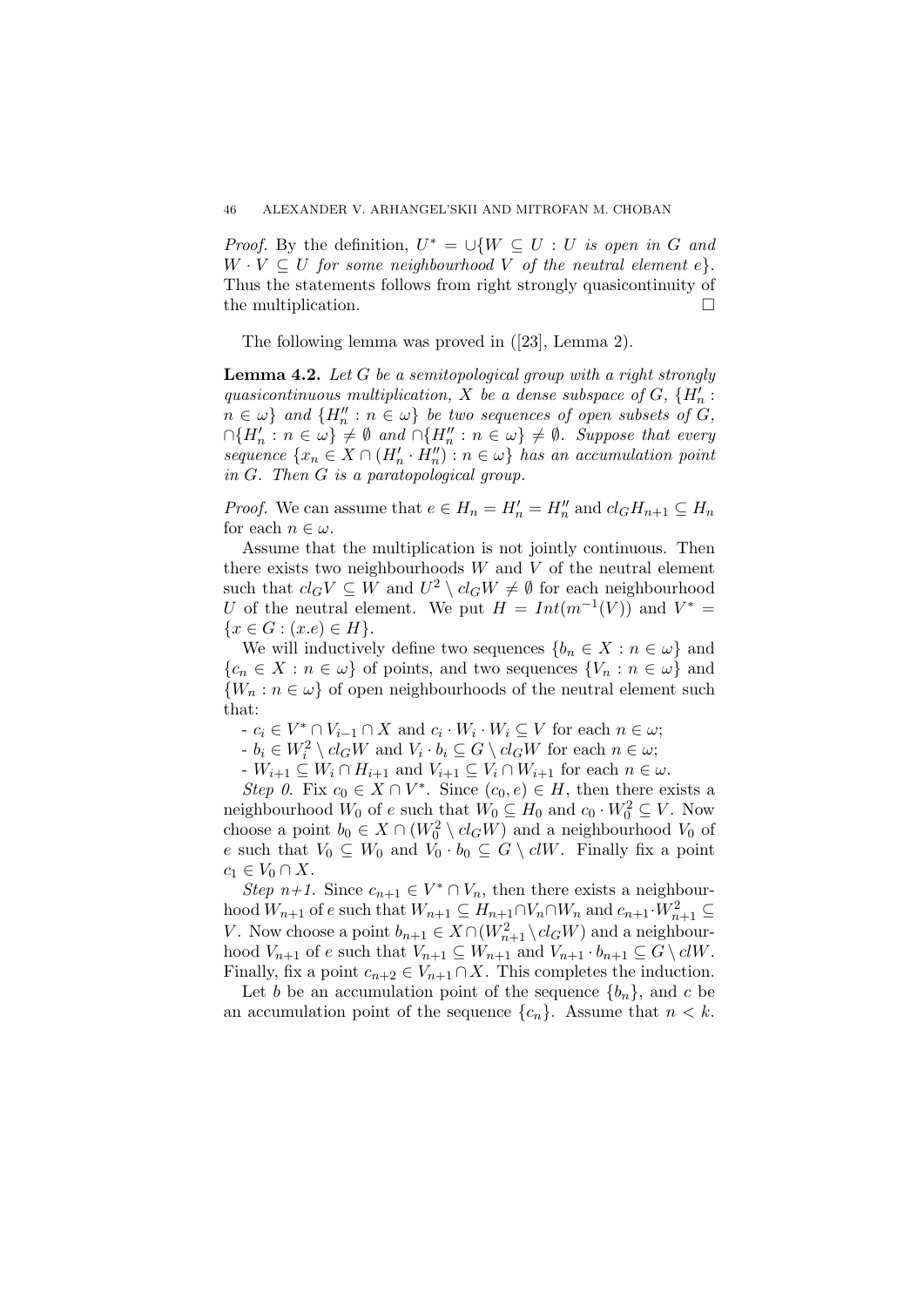Then  $a_{nk} = c_n \cdot b_n \in c_n \cdot W_n \cdot W_k \subseteq c_n \cdot W_n^2 \subseteq V$ . Therefore,  $a_n = c_n \cdot b \in cl_G V$ , and  $a = c \cdot b \in cl_G V \subseteq W$ . Since  $c_k \cdot b_n \in$  $V_k \cdot b_n \subseteq G \setminus cl_G W$ , we have  $a \in G \setminus W$ , a contradiction.

# 5. Main results

The next three theorems improve Montgomery Theorem [28] and Ellis Theorem [16]; they are closely related to some results in [7], [8], [9], [10], [11], [12], [20], [23], [38].

**Theorem 5.1.** *Suppose that a paratopological group G contains a dense fan-complete subspace. Then G is a topological group.*

*Proof.* Assume that *G* is not a topological group. Then (see [7], Lemma 2.3.19, or [8], Lemma 1.2) there exists an open subset *U* of *G* such that  $e \in U$  and the set  $U \cap U^{-1}$  is nowhere dense in *G*.

Let *X* be a dense fan-complete subspace of *G*. There exist a sequence  $\{\gamma_n = \{V_\alpha : \alpha \in A_n\} : n \in \omega\}$  of families of open subsets of the space *G* and a sequence  $\{\pi_n : A_{n+1} \to A_n : n \in \omega\}$  of mappings such that:

 $(KC1)$   $X \subseteq \bigcup \{V_\alpha : \alpha \in A_0\}$  and  $V_\alpha \cap X \subseteq \bigcup \{V_\beta : \beta \in \pi_n^{-1}(\alpha)\} \subseteq$ *V*<sup> $\alpha$ </sup> for all  $\alpha \in A_n$  and  $n \in \omega$ ;

(RC2) for any *c*-sequence  $\alpha = {\alpha_n \in A_n : n \in \omega}$ , the sequence  $\{X \cap V_{\alpha_n}; n \in \omega\}$  is stable in *X*.

Fix  $\beta_0 \in A_0$  and an open non-empty subset *W* of *G* such that  $e \in W$  and  $cl_GW \cdot W \subseteq U \cap V_{\beta_0}$ . Put  $O = W \setminus cl_G(U \cap U^{-1})$ . Then  $O \subseteq W \subseteq cl_G(X \cap O)$  and  $U \cap O^{-1} = \emptyset$ .

We are going to define a sequence  $\{U_n : n \in \omega\}$  of open subsets of *G*, a sequence  $\{x_n \in X : n \in \omega\}$  of points, and a *c*-sequence  $\{\alpha_n \in A_n : n \in \omega\}$  such that:

 $$ 

 $$ 

 $I \subset cl_G U_{n+1} \subseteq U_n \cap V_{\alpha_{n+1}} \cap O$  for any  $n \in \omega$ ;

 $-\alpha_0 = \beta_0$  and  $\pi_n(\alpha_{n+1}) = \alpha_n$  for any  $n \in \omega$ .

Let  $\alpha_0 = \beta_0$ ,  $U_0 = O$  and  $x_0 \in X \cap O$ .

Assume that  $n \in \omega$  and  $\alpha_n$ ,  $U_n$  and  $x_n$  are already constructed. Since  $e \in W \subseteq cl_G O$ , we have that  $x_n \in cl_G x_n O = cl_G (X \cap x_n O)$ . Thus,  $U_n \cap x_nO \cap X \neq \emptyset$ . Take  $x_{n+1} \in X \cap U_n \cap x_nO$ . Since  $x_{n+1} \in X \cap V_{\alpha_n} \subseteq \bigcup \{ V_\beta : \beta \in \pi_n^{-1}(\alpha_n) \},\$  there exist  $\alpha_{n+1} \in \pi_n^{-1}(\alpha_n)$ and an open subset  $U_{n+1}$  of *G* such that  $x_{n+1} \in U_{n+1} \subseteq cl_G U_{n+1} \subseteq$  $U_n \cap V_{\alpha_{n+1}} \cap x_nO$ .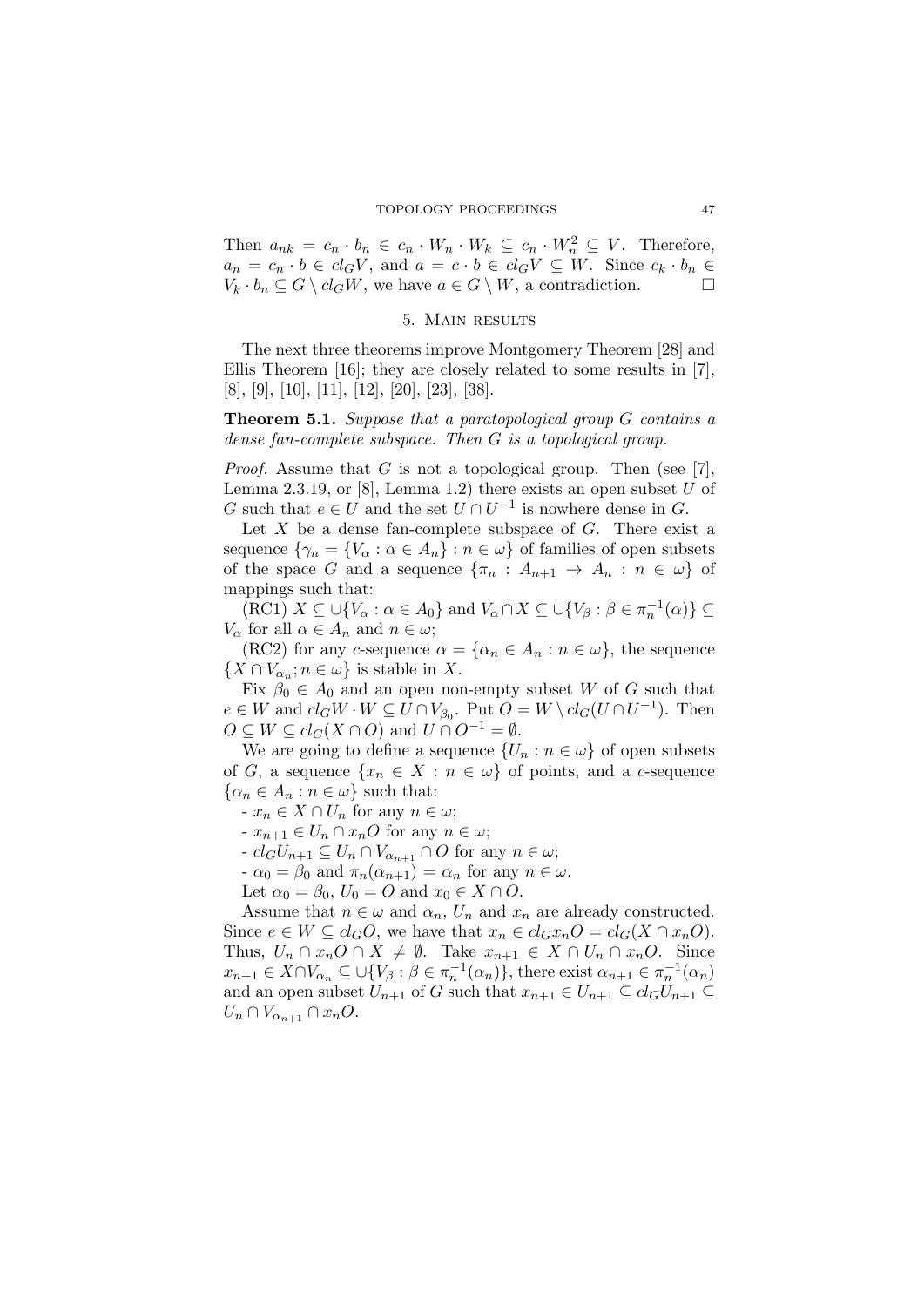Put  $F = \bigcap \{cl_G U_n : n \in \omega\}$ . Obviously,  $F = \bigcap \{U_n : n \in \omega\}$  $Lim{U_n : n \in \omega}$  and  $F \neq \emptyset$ . The set  $V = F \cdot W$  is open in *G*, and  $F \subseteq V$ . Let  $P = cl_G V$  and  $H = cl_G(X \setminus P) = cl_G(G \setminus P)$ . By the construction, *P* and *H* are regular closed subsets of *G* (a *regular closed* set is the closure of an open set).

Since  $F \subseteq V$  and  $H \cap V = \emptyset$ , we have:  $F \cap H = \emptyset$ .

We claim that  $H \cap cl_G U_k = \emptyset$  for some  $k \in \omega$ . Indeed, assume the contrary. Then  $U_n \cap H \neq \emptyset$  for any  $n \in \omega$ . It follows that  $W_n =$  $U_n \cap (G \setminus P) \neq \emptyset$  and  $W_n \subseteq V_{\alpha_n}$ , for any  $n \in \omega$ . Since the sequence  ${V_{\alpha_n} : n \in \omega}$  is stable in *G*, we have  $\Phi = Lim{W_n; n \in \omega} \neq \emptyset$ . Hence,  $\Phi \subseteq F \cap H$  and  $F \cap H \neq \emptyset$ , a contradiction. Therefore, *H*  $\cap$  *cl*<sub>*G*</sub>*U*<sub>*k*</sub> =  $\emptyset$  for some  $k \in \omega$ .

Thus,  $U_n \subseteq cl_G U_n \subseteq V \subseteq P$ , for all  $n \geq k$ . Hence  $x_n \in V$  for all  $k \geq n$ . However,  $F \subseteq U_{n+2} \subseteq x_{n+1}O \subseteq x_{n+1}W$  for all  $k \geq n$ . Hence,  $x_k \in cl_G V \subseteq x_{k+1}cl_G WW$ . Taking into account that  $x_{k+1} \in$  $x_k O$ , we obtain  $x_k \in x_k O \cdot cl_G W W$ . Hence,  $e \in O \cdot cl_G W W \subseteq O \cdot U$ . Therefore,  $O \cap U^{-1} \neq \emptyset$ , a contradiction.

The next theorem could be derived as a corollary from [23], Theorem 1.

**Theorem 5.2.** *Suppose that a semitopological group G is densely q-complete. Then G is a topological group.*

*Proof.* Fix a dense subspace *X* of *G* and a dense *A*-sieve  $U=$  $\{\gamma_n = \{U_\alpha : \alpha \in A_n\}, \pi_n : A_{n+1} \to A_n : n \in \omega\}$  with the Property (C2) on the space *G*. We can assume that  $e \in X$  and there exists  $a \ c$ -sequence  $\alpha = {\alpha_n : n \in \omega}$  such that  $e \in \bigcap \{U_{\alpha_n} : n \in \omega\}.$ 

By virtue of Proposition 3.2, the multiplication  $m: G \times G \rightarrow G$ is right strongly quasicontinuous at every point of  $G \times G$ .

We will inductively define a *c*-sequence  $\beta = {\beta_n : n \in \omega}$ , a sequence of points  $\{b_n \in X : n \in \omega\}$ , a sequence  $\{H_n : n \in \omega\}$  of open sets, and a sequence  ${V_n : n \in \omega}$  of open neighbourhoods of the neutral element such that:

*•*  $b_0 \in b_0 \cdot V_0 \subseteq H_0 \subseteq U_{\beta_0}$  and  $H_0 \cdot V_0 \subseteq U_{\alpha_0} \cap U_{\beta_0}$ ;

 $b_n \cdot V_n \subseteq H_n$  for each  $n \in \omega$ ;

 $V_{n+1} \subseteq cl_GV_{n+1} \subseteq V_n \cap U_{\alpha_{n+1}}$  for each  $n \in \omega$ ;

 $H_{n+1} ⊆ cl_G H_{n+1} ⊆ H_n ∩ U_{\beta_{n+1}}$  for each  $n ∈ ω;$ 

 $\cdot$  *H*<sub>n+1</sub>  $\cdot$  *V*<sub>n+1</sub>  $\subseteq$  *U*<sub> $\beta_{n+1}$ </sub>  $\cap$  *H*<sub>n</sub> for each  $n \in \omega$ .

*Step 0*. Let  $\beta_0 = \alpha_0$ . Since the multiplication is right strongly quasicontinuous at  $(e, e)$ , there exists a neighbourhood  $W_0$  of  $e$ and an open non-empty subset  $H_0$  of  $U_{\beta_0}$  such that  $H_0 \cdot W_0 \subseteq U_{\alpha_0}$ .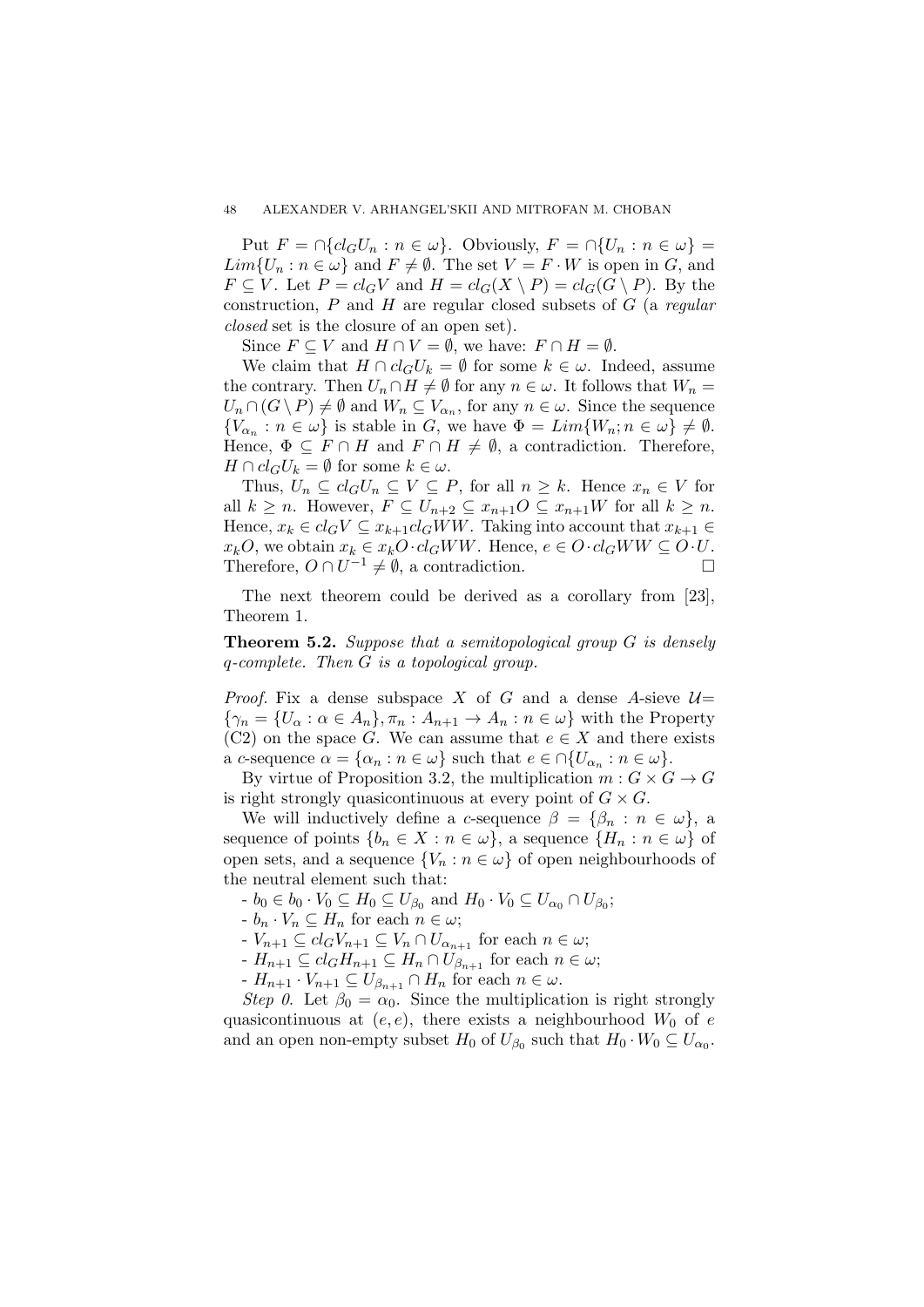Fix a point  $b_0 \in H_0$  and a neighbourhood  $V_0$  of  $e$  so that  $cl_GV_0 \subseteq W_0$ and  $cl_G(b_0 \cdot V_0 \subseteq H_0$ .

*Step n+1*. Fix  $\beta_{n+1} \in \pi^{-1}(\beta_n)$  such that  $b_n \in U_{\beta_{n+1}}$ . Since the multiplication is right strongly quasicontinuous at  $(b_n, e)$ , there exists a neighbourhood  $W_{n+1}$  of *e* and an open non-empty subset  $H_{n+1}$  of  $U_{\beta_{n+1}} \cap b_n V_n$  such that  $cl_G(H_{n+1} \cdot W_{n+1}) \subseteq U_{\beta_{n+1}} \cap b_n V_n$ . Fix a point  $b_{n+1} \in H_{n+1}$  and an open neighbourhood  $V_{n+1}$  of *e* such that  $cl_GV_{n+1} \subseteq W_{n+1}$  and  $cl_G(b_{n+1} \cdot V_{n+1}) \subseteq H_{n+1}$ . This completes the induction.

By the construction,  $cl_G(H_n \cdot V_n) \subseteq U_{\beta_n}$  and any sequence  $\{x_n \in$  $X \cap (H_n \cdot V_n) : n \in \omega$  has an accumulation point in *G*. Lemma 4.2 implies that *G* is a paratopological group. Since every densely *q*complete space is densely fan-complete, by Theorem 5.1, it follows that *G* is a topological group.  $\square$ 

**Theorem 5.3.** *Lef G be a semitopological group of pointwise countable type.* If  $G$  *is densely*  $q$ -complete, then  $G$  *is a* Cech-complete *topological group.*

*Proof.* It follows from Theorem 5.2 that *G* is a topological group. Every topological group of pointwise countable type is paracompact [7]. Corollary 2.6 implies that  $G$  has a dense Cech-complete subspace *X*.

Denote by *ρG* the Raikov completion of the topological group *G* (see [7]). There exists a sequence  $\{U_n : n \in \omega\}$  of open subsets of  $\rho G$ such that  $X = \bigcap \{U_n : n \in \omega\}$ . By the construction, if  $Y \subseteq \rho G \setminus G$ is a dense in  $\rho G$  subspace, then *Y* is of the first category. Suppose that  $c \in \rho G \setminus G$ . Then  $cX$  is a dense Cech-complete subspace of  $\rho G$ , and  $cX \cap X = \emptyset$ , a contradiction. Thus,  $G = \rho G$ , that is, *G* is a Raikov complete group. By Theorem 4.3.15 from [7], *G* is Cech-complete.

**Corollary 5.4.** *For any semitopological group G, the following conditions are equivalent:*

*1. G is a Cech-complete topological group. ˇ*

*2. G has a dense Cech-complete subspace. ˇ*

*3. G is a Tychonoff space, and there exists a compactification bG of G such that the remainder*  $bG \setminus G$  *is a set of the first category in bG.*

*4. G is a Tychonoff space, and for any compactification bG of G the remainder*  $bG \setminus G$  *is a set of the first category in*  $bG$ *.*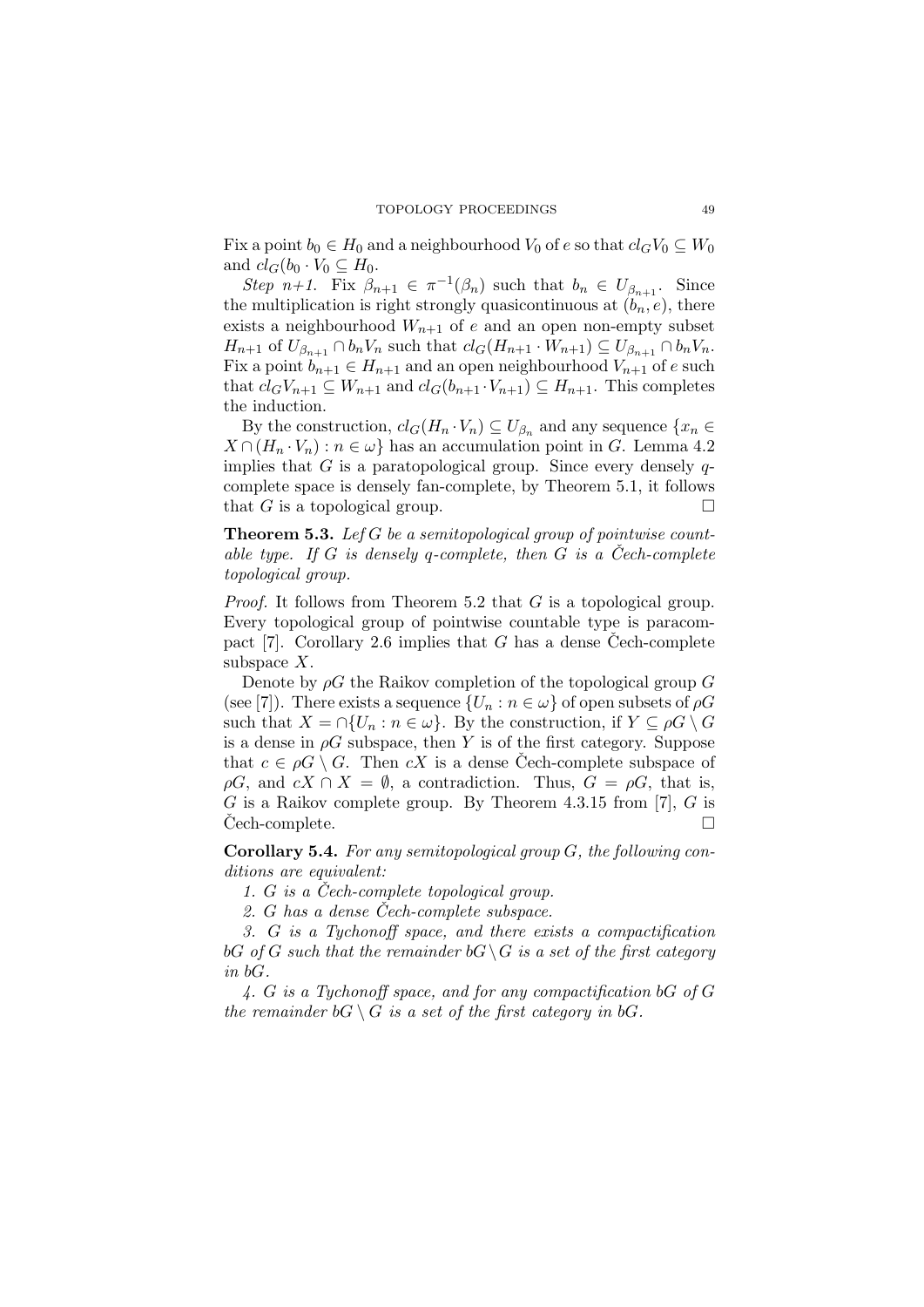*5. G is a densely q-complete space of pointwise countable type.*

*6. G is a paratopological group of pointwise countable type, and G contains a dense fan-complete subspace.*

*7. G is a µ-complete space, and G contains a dense fan-complete subspace.*

**Corollary 5.5.** *Suppose that G is a paratopological group, and that G is a dense subspace of a feebly compact (or pseudocompact) space Z. Suppose further that*  $Z \setminus G$  *is a set of the first category in*  $Z$ *. Then G is a topological group.*

The next statement means that every Cech-complete topological group is absolutely closed in the class of quasitopological groups.

**Corollary 5.6.** *Let H be a Cech-complete subgroup of a quasitopo- ˇ logical group G. Then H is closed in G.*

*Proof.* Let  $P = cl_G H$ . By Proposition 1.4.13 [7], P is a subgroup of *G*. Theorem 5.3 implies that *P* is a Čech-complete topological group. Since  $H$  is Raikov complete ([7], Theorem 4.3.15), we have  $H = P$ . The proof is complete.

**Theorem 5.7.** *Lef X be a normal dense subspace of a semitopological group G. If X is densely fan-complete, then G is a topological group.*

*Proof.* By virtue of Corollary 2.12, the spaces *X* and *G* are densely *q*-complete. By Theorem 5.2 it follows that *G* is a topological group.  $\Box$ 

The last statement does not generalize to metrizable paratopological groups.

**Example 5.8.** By Example 1.4.17 ([7], p. 30), there exists a non-discrete first-countable paratopological group *G* and a discrete countable subgroup  $H$  such that  $H$  is not closed in  $G$ . Fix a point  $b \in cl_G H \backslash H$ . Denote by *B* the subgroup of *G* generated by  $H \cup \{b\}$ . Then *B* is a countable metrizable paratopological group, and *H* is a non-closed discrete subgroup. Obviously, *B* is not a topological group.

*Remark* 5.9*.* A. V. Korovin [24] (see also [7], Example 2.4.16) constructed a commutative quasitopological pseudocompact Boolean group which is not a topological group. Therefore, a fan-complete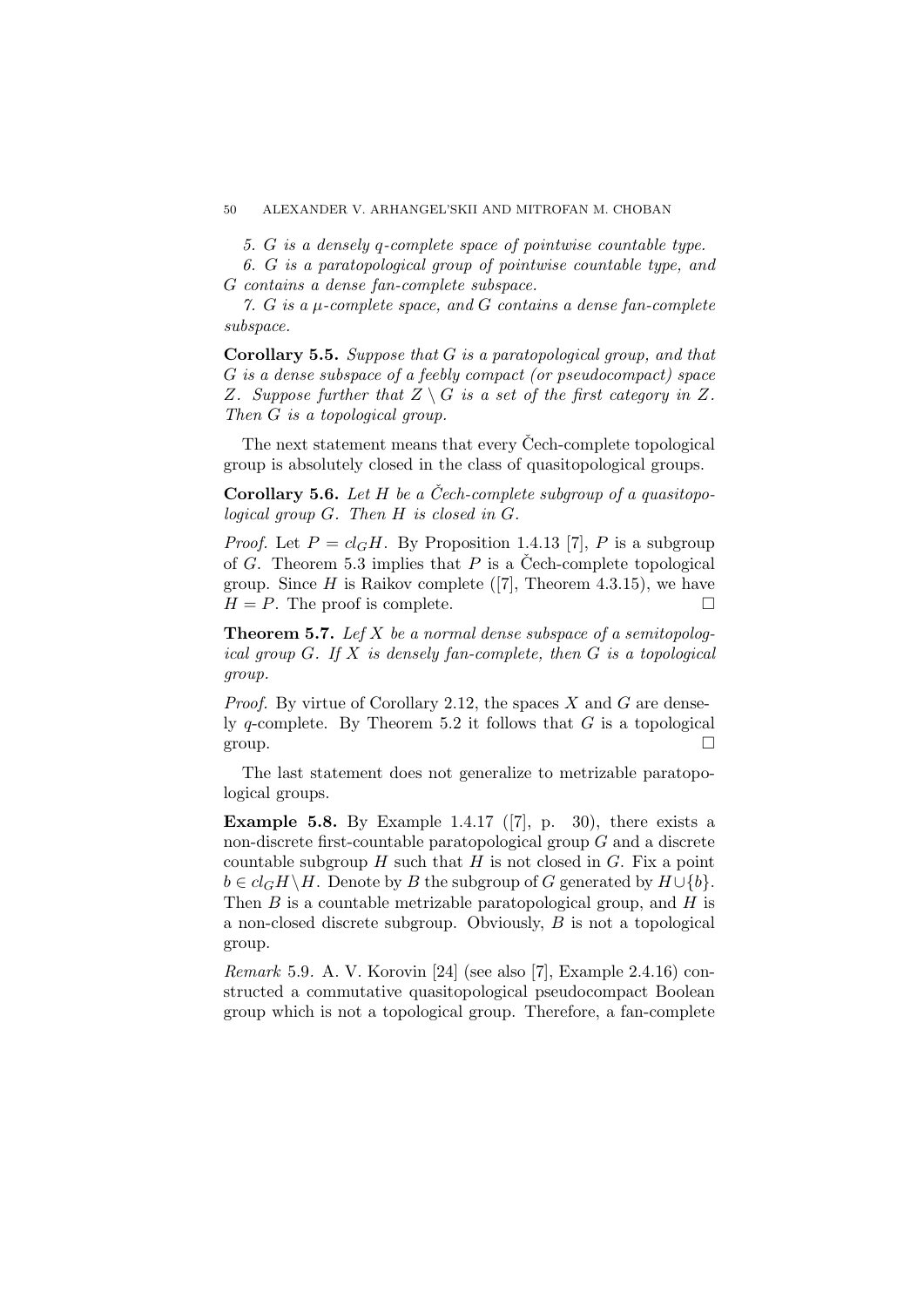quasitopological group needn't be a paratopological group. In particular, Theorem 5.1 does not hold for quasitopological groups.

**Problem 5.10.** *Suppose that H is a Raikov complete topological group, and that H is a subgroup and a subspace of a quasitopological group G. Is it true that H is closed in G?*

By Theorem 5.1 and Proposition 2.9, the answer to Problem 2.4.5 in [7] is positive.

#### 6. On analytic spaces with the Baire property

Let  $J = \omega^{\omega}$  be the space of irrational numbers, with the usual topology. If  $t = (t_0, t_1, \ldots)$  and  $n \in \omega$ , then  $t|n = t_0 t_1 \ldots t_n$ . A family  ${E_{t|n} : t \in J, n \in \omega}$  of subsets of a space *X* is called an *array* of subsets of *X*.

A subspace *Y* of a space *X* is an *A-F U-subset* of *X* if there exists an array  ${E_{t|n} : t \in J, n \in \omega}$  of *X* such that  $Y = \bigcup \{ \bigcap E_{t|n} : n \in \omega \}$  $\omega$ *}* : *t*  $\in$  *J}* and for all *t*  $\in$  *J* and *n*  $\in$  *ω* there exist a closed subset  $F \subseteq X$  and an open subset *U* of *X* such that  $E_{t|n} = F \cap U$ .

A space *Y* is *Cech-analytic* if *Y* is an *A-FU*-subset of some Cech complete space (see [18], [10]).

A space *Y* is a *q-analytic* if *Y* is an *A*-*F U*-subset of some *q*complete space.

A space *Y* is *feebly-analytic* if *Y* is an *A*-*F U*-subset of some fancomplete space.

**Theorem 6.1.** *Let Y be a dense A-F U-subset of a space X, and let Y have the Baire property. Then there exists a dense*  $G_{\delta}$ -subset  $Z$  *of*  $X$  *such that*  $Z \subseteq Y$ *.* 

*Proof.* Let  $Y = \bigcup \{ \cap \{E_{t|n} : n \in \omega\} : t \in J \}$  and  $E_{t|n} = F_{t|n} \cap U_{t|n}$ , where  $U_{t|n}$  is open in *X*,  $F_{t|n}$  is closed in *X*, and  $F_{t|n} \subseteq cl_X U_{t|n}$ . Then  $X_1 = X \setminus \bigcap \{cl_X U_{t|n} \setminus U_{t|n} : t \in J, n \in \omega \}$  is a  $G_{\delta}$ -subset of *X*, and  $Y_1 = Y \cap X_1$  is dense in *X*. Thus, we can assume that the sets  $X_1 = X$  and  $E_{t|n}$  are closed in X.

We put  $Y_{t_0t_1...t_m} = \bigcup \{ \bigcap \{E_{t|n} : n \in \omega\} : t \in J, t | m = t_0t_1...t_m \}.$ We can assume that  $F_{t|n} = cl_X Y_{t|n}$ . We have  $Y_{t_0 t_1...t_m}$  $∪{Y_{t_0t_1...t_mn}: n ∈ ω}.$ 

Now we will construct open subsets  $V_{t|n}$  of X as follows: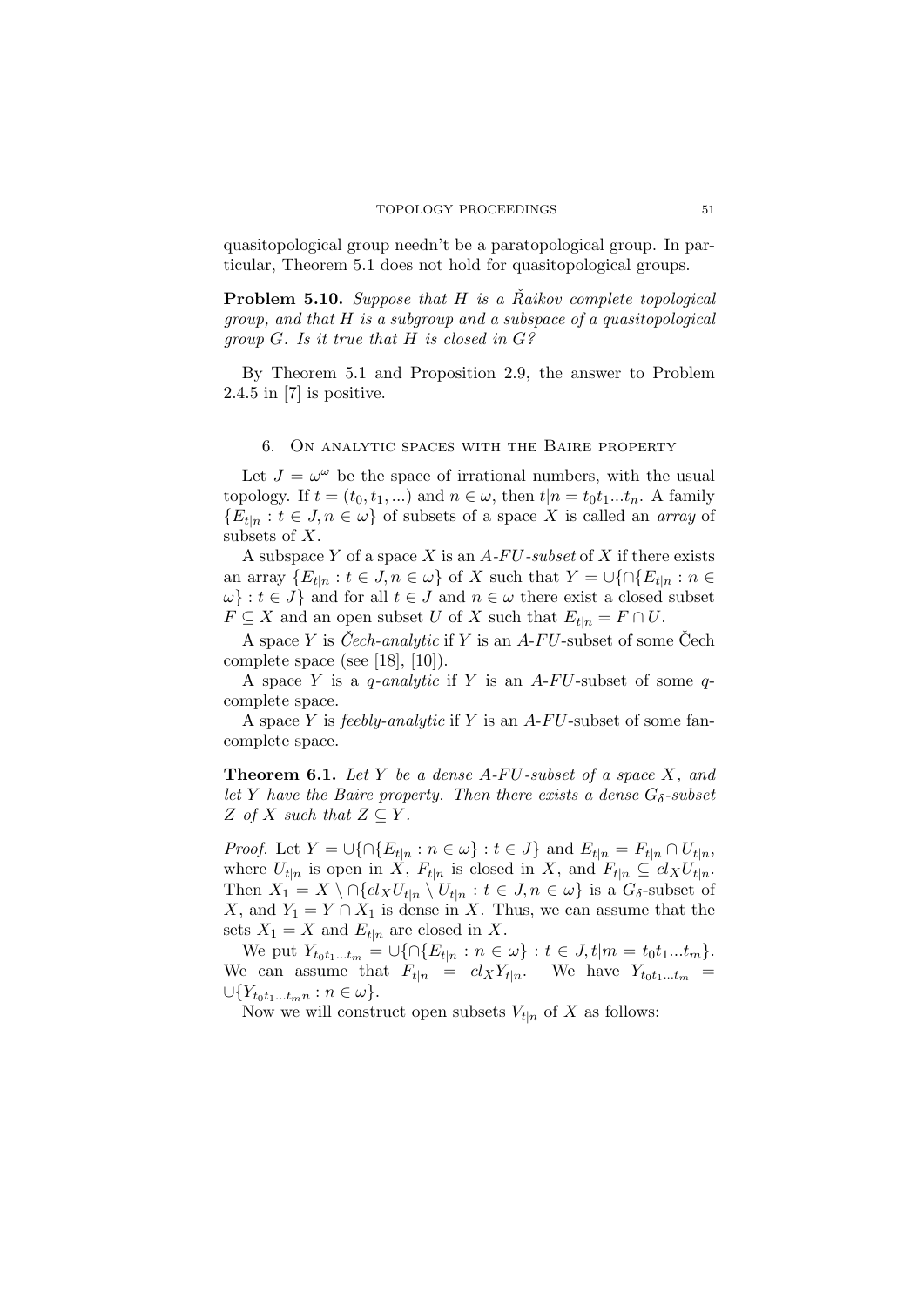1. Put  $V_n = Int E_n \setminus \cup \{E_m : m < n\}$  for each  $n \in \omega$ . The set  $W_0 = \bigcup \{V_n : n \in \omega\}$  is open and dense in *X*.

2. Assume that  $n \geq 0$  and that the sets  $\{V_{t|n} : t \in J\}$  have been already defined. Fix  $t_0, t_1, \ldots, t_n \in \omega$ . We put  $V_{t_0 t_1 \ldots t_n m}$  $V_{t_0t_1...t_n} \cap (IntE_{t_0t_1...t_n m} \setminus \bigcup \{E_{t_0t_1...t_n k}: k < m\})$  for each  $m \in \omega$ .

The family  ${V_t|_n : n \in \omega, t \in J}$  is constructed. The family  ${V_{t|n} : t \in J}$  is disjoint, and the set  $W_n = \bigcup {V_{t|n} : t \in J}$  is open and dense in *X*, for each  $n \in \omega$ . By the construction,  $Z =$  $∩{W_n : n \in \omega}$  is open and dense in *X*, and *Z*  $\subseteq$  *Y*. The proof is complete.

**Corollary 6.2.** *Every Cech-analytic space with the Baire property contains a dense Cech complete*  $G_{\delta}$ *-subspace.* 

**Corollary 6.3.** *Every q-analytic space with the Baire property contains a dense q-complete Gδ-subspace.*

**Corollary 6.4.** *Every feebly-analytic space with the Baire property contains a dense fan-complete*  $G_{\delta}$ -subspace.

**Corollary 6.5.** *(see* [10] *for Cech-analytic semitopological groups). ˇ Let G be a semitopological group with a dense Cech-analytic sub- ˇ space with the Baire property. Then G is a Cech-complete topolog- ˇ ical group.*

**Corollary 6.6.** *Let X be a dense subspace with the Baire property of a semitopological group G. If X is an A-F U-subset of some densely q-complete space, then G is a topological group.*

**Corollary 6.7.** *Let G be a paratopological group. If G contains a dense feebly-analytic subspace with the Baire property, then G is a topological group.*

**Corollary 6.8.** *Let G be a semitopological group with a dense feebly-analytic subspace Y with the Baire property. Then the following conditions are equivalent:*

- *1. The space G is paracompact.*
- *2. The space G is µ-complete.*
- *3. The space G is Cech-complete. ˇ*
- *4. G is a space of pointwise countable type.*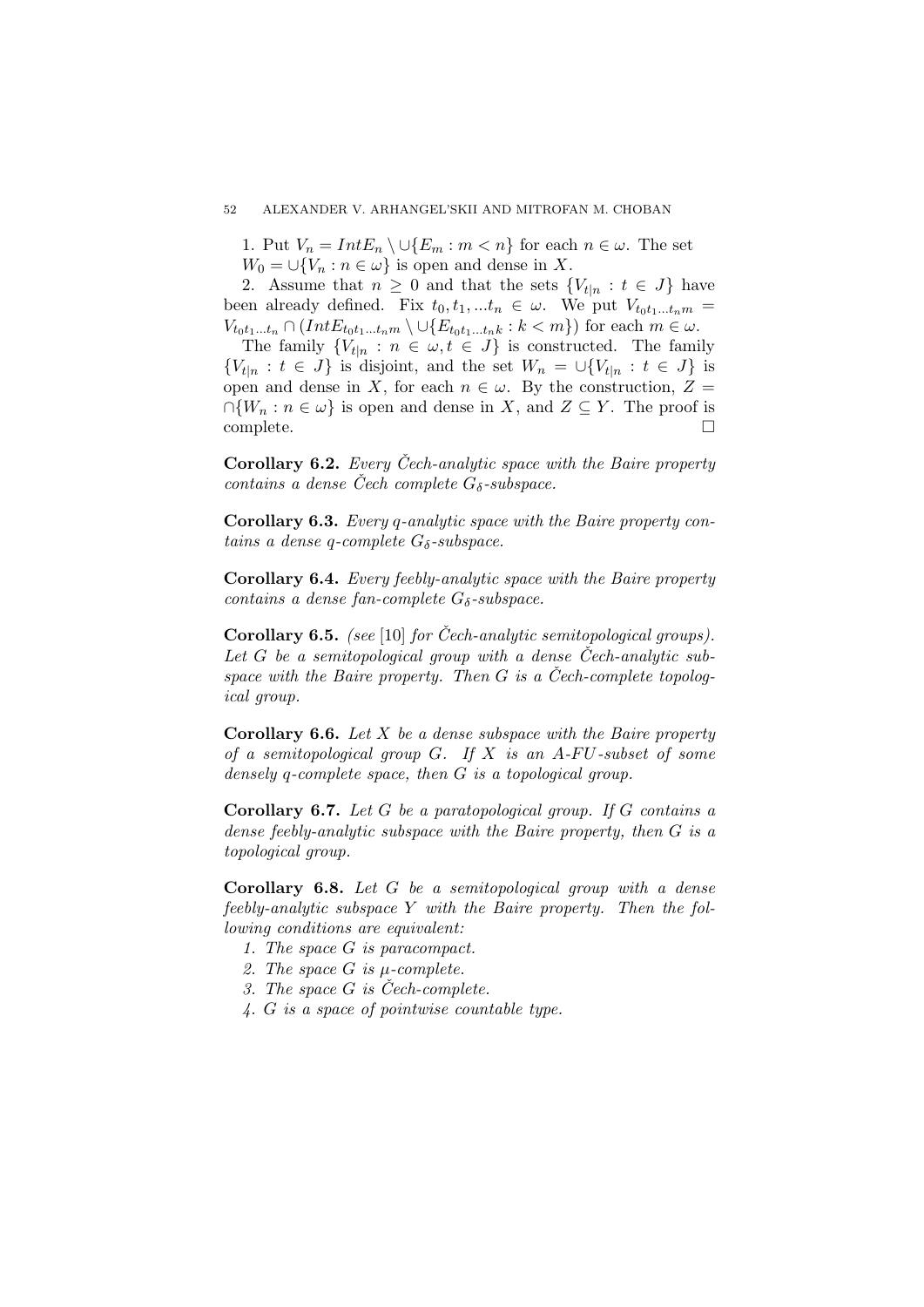# 7. Countable networks in remainders of semitopological groups

We apply some results obtained above to study the structure of semitopological groups that have a remainder with a countable network. Here is the main result:

**Theorem 7.1.** *If a non-locally compact semitopological group G has a compactification bG such that the remainder*  $X = \mathbf{b} \mathbf{G} \setminus \mathbf{G}$ *has a countable network, then G has a countable π-base and is first countable, and the remainder X has a dense separable metrizable subspace.*

To prove this theorem, we need a general lemma on the structure of regular spaces with a countable network.

**Lemma 7.2.** *Suppose that X is a regular space with a countable network S.* Then  $X = Y \cup Z$ *, where Y is a separable metrizable space, and Z has a countable network P such that every element of P is nowhere dense in X.*

*Proof.* Since *X* is regular, we may assume that each element of  $S$  is closed in *X*. For each  $M \in S$  put  $P_M = M \setminus Int(M)$ , where  $Int(M)$ is the interior of *M* in *X*. Put  $P = \{P_M : M \in \mathcal{S}\}\$ . Clearly, each element of the family  $P$  is closed and nowhere dense in  $X$ .

Let *Z* be the set of all points of *X* at which the countable family  $\mathcal P$ is a network, and put  $Y = X \setminus Z$ . Put also  $\mathcal{B} = \{Int(M) : M \in \mathcal{S}\}.$ **Claim:** The family *B* is a base of *X* at each point of *Y* .

Indeed, take any  $y \in Y$ , and let  $O(y)$  be an arbitrary open neighbourhood of *y* in *X*. Therefore, we can fix an open neighbourhood *V* of *y* in *X* such that no element of the family *P* contains *y* and is contained in *V*. Clearly, we may assume that  $V \subset O(y)$ .

Since S is a network of X, there exists  $M \in S$  such that  $y \in M \subset I$ *V*. Then  $P_M \in \mathcal{P}$  and  $P_M \subset V$ . Now it follows from the choice of *V* that  $y \notin P_M$ . Since  $y \in M$ , the definition of  $P_M$  implies that *y* ∈ *Int*(*M*). We also have *Int*(*M*) ∈ B and *Int*(*M*) ⊂  $V$  ⊂  $O(y)$ . The Claim is proved.

Hence, *Y* is a regular space with a countable base, that is, *Y* is separable and metrizable [17].  $\Box$ 

We are now in a position to prove Theorem 7.1.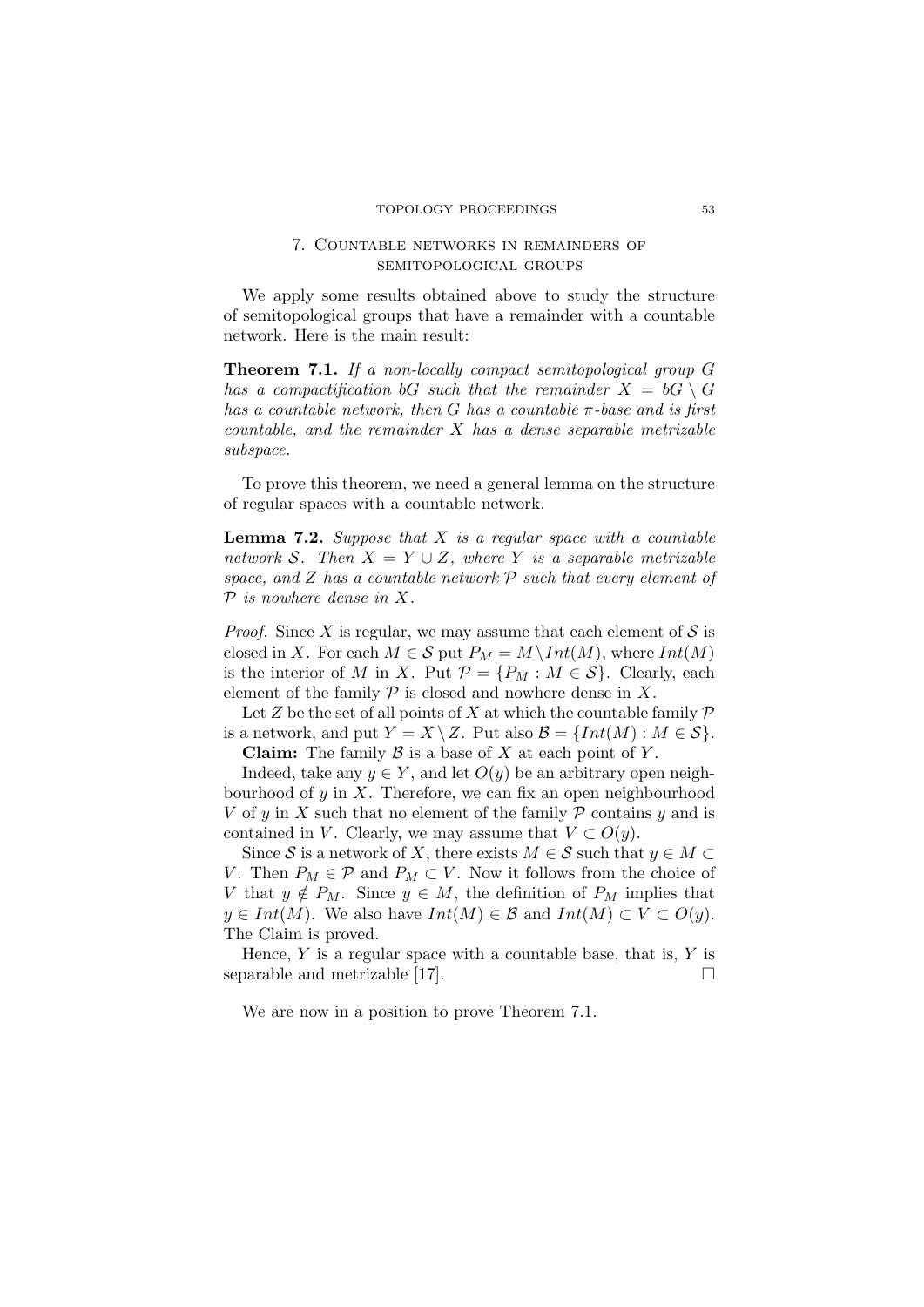*Proof.* By Lemma 7.2,  $X = Y \cup Z$ , where *Y* is a separable metrizable space, and  $Z$  has a countable network  $\mathcal P$  such that every element of  $P$  is nowhere dense in  $X$ .

Observe that  $X$  is dense in  $bG$  as well, since the space  $G$  is nowhere locally compact.

*Case 1. Y* is dense in *X*. Then *Y* is dense in *bG*, since *X* is dense in *bG*. Since *Y* has a countable base, it follows that *bG* has a countable *π*-base. Therefore, *G* has a countable *π*-base, since *G* is dense in *bG*.

*Case 2. Y* is not dense in *X*. Denote by *U* the complement in *bG* of the closure of *Y* in *bG*. Then *U* is a non-empty open subspace of *bG*.

For an arbitrary  $P \in \mathcal{P}$ , denote by  $F_P$  the closure of P in *bG*. Since  $P$  is nowhere dense in  $X$ , it follows that  $F_P$  is nowhere dense in *bG*. Therefore, the set  $W_P = U \setminus F_P$  is a dense open subspace of *U*. Since *U* is itself open in *bG*, and *bG* is compact, it follows that the subspace  $H = \bigcap \{W_P : P \in \mathcal{P}\}\$  of *U* is a Cech-complete space dense in *U*. Now it follows by a standard argument that  $G$  has a dense Cech-complete subspace. Therefore,  $G$  is itself a Cech-complete topological group. If a topological group  $G$  has a compactification such that the remainder has a countable network, then  $G$  is a separable metrizable space (see  $[5]$ ). In this case the remainder X is a Lindelöf *p*-space [4] with a  $G_{\delta}$ -diagonal and, hence, *X* is separable and metrizable.

Observe that *G* is a space of pointwise countable type, since the remainder  $X$  is Lindelöf [21]. On the other hand, every Tychonoff semitopological group with a countable  $\pi$ -base has a  $G_{\delta}$ -diagonal [8]. Hence, *G* is first countable [17].

**Theorem 7.3.** *If a non-locally compact semitopological group G has a separable metrizable remainder, then G is also separable and metrizable.*

*Proof.* From Theorem 7.1 it follows that *G* has a countable  $\pi$ -base. Now using results from ([8], Corollary 2.5), we conclude that *G* has a  $G_{\delta}$ -diagonal. We also see that *G* is a Lindelöf *p*-space ([4], Section 3), since *G* is a remainder of a separable metrizable space. It remains to recall that every Lindelöf *p*-space with a  $G_{\delta}$ -diagonal is separable and metrizable (see [17], Problem 5.5.7).  $\Box$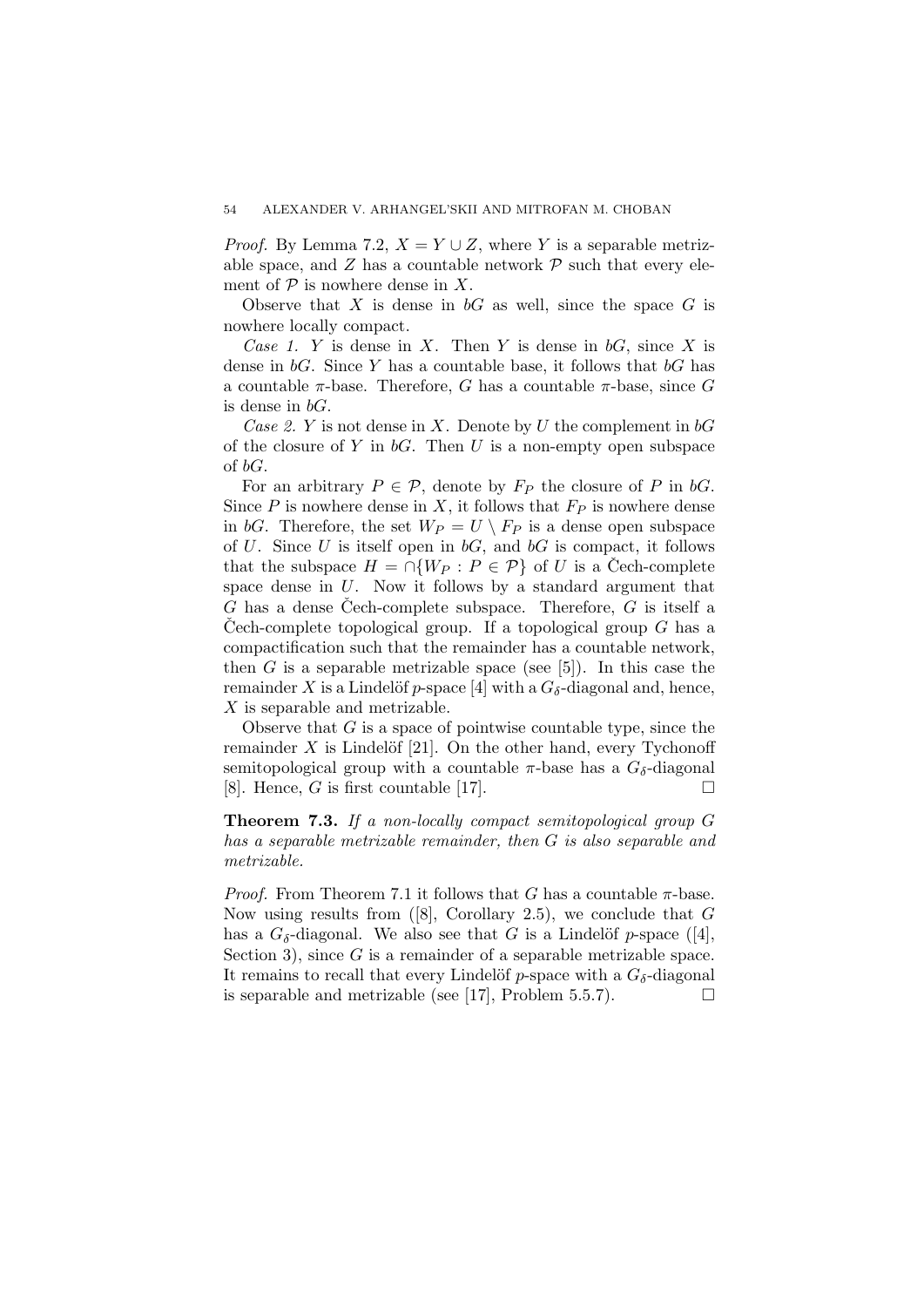**Example 7.4.** Let *A* be the set of rational numbers  $\mathbb{Q}$  as a subspace of Sorgenfrey line *S*. Then:

- *A* is a metrizable paratopological group;
- *A* is not a topological group;
- *A* has a metrizable compactification.

The paratopological group *B* from Example 5.8 has the same properties. The topological spaces  $A, B$ , and  $\mathbb{O}$  are homeomorphic, but they are not topologically isomorphic as paratopological groups.

**Problem 7.5.** *Is every separable metrizable paratopological (semitopological) group homeomorphic to a topological group?*

Observe in this connection that *every countable metrizable semitopological group is homeomorphic to a topological group* (to the group of rational numbers in the usual, or discrete topology).

### 8. On pointwise pseudocompact groups

A point  $x \in X$  is called a pseudocompactness point of X if there exists a stable sequence  $\{U_n : n \in \omega\}$  of open subsets of X such that  $x \in \bigcap \{U_n : n \in \omega\}$ . A space X is said to be *pointwise pseudocompact* if each point of *X* is a pseudocompactness point (see [7], p. 388). Clearly, every fan-complete space is pointwise pseudocompact. Moreover, every *q*-space is pointwise pseudocompact.

We recall that the  $G_{\delta}$ -closure  $\omega c l_X Y$  of a set  $Y \subseteq X$  in a space is the set of all points  $x \in X$  such that every  $G_{\delta}$ -set *H* containing *x* intersects *Y*. The set  $\mu cl_X H = \bigcup \{cl_X A : A \subseteq H, A \text{ is a bounded}$ *subset of*  $X$ } is called the  $\mu$ *-closure* of  $H$  in  $X$ .

The subspace  $\mu^* X = \mu c l_{\beta X} X$  of the Stone-Cech compactification  $\beta X$  of a Tychonoff space *X* is called the *µ*-completion of *X*. Obviously,  $\mu^* X$  is a subspace of the Dieudonné completion  $\mu X$  of *X*.

Let *ρG* be the Raikov completion of a topological group *G* and  $\rho_{\omega}G$  be the  $G_{\delta}$ -closure of *G* in  $\rho G$ . Clearly,  $\rho_{\omega}G$  is a subgroup of *ρG*.

**Lemma 8.1.** *Let P be a closed bounded subset of a topological group G.* Then  $\omega c l_{\rho G} P = c l_{\rho G} P$ .

*Proof.* Let  $x \in cl_{\rho G} P \setminus \omega cl_{\rho G} P$ . Then there exists a sequence  ${U_n : n \in \omega}$  of open subsets of  $\rho G$  such that  $x \in \Omega$  {*U<sub>n</sub>* :  $n \in \omega$ },  $\cap$ { $P \cap U_n : n \in \omega$ } =  $\emptyset$  and  $cl_{\rho G}U_{n+1} \subseteq U_n$  for any  $n \in \omega$ .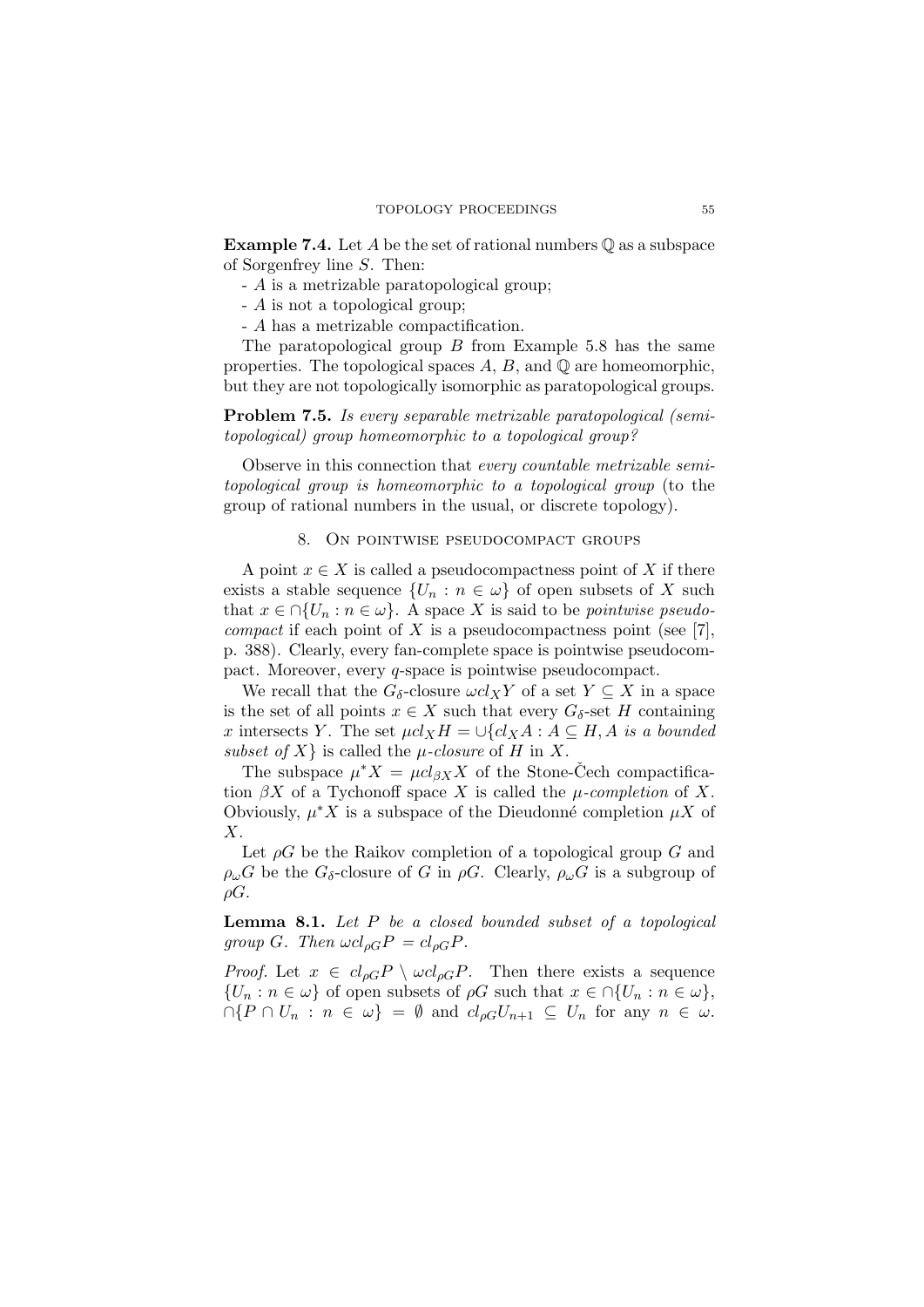Then  ${V_n = G \cap U_n : n \in \omega}$  is an open locally finite family of subsets of *G* and  $P \cap V_n \neq \emptyset$  for any  $n \in \omega$ .

A space *X* is called a *paracompact p-space* if it admits a perfect mapping onto a metrizable space [1]. A feathered group is a topological group whose underlying space is a paracompact *p*-space. A topological group is a feathered group if and only if it is a space of pointwise countable type (see [7]).

**Theorem 8.2.** *For any topological group G the following conditions are equivalent:*

*1. G is a fan-complete space.*

*2. G contains a dense fan-complete subspace.*

*3.*  $\rho_{\mu}$  $G$  *is a Čech-complete paracompact space.* 

4. *G* is  $G_{\delta}$ -dense in  $\rho G$  and  $\rho G$  is a Cech-complete paracompact *space.*

*5. G is a*  $G_{\delta}$ -subset of the pseudocompact space  $Z = G \cup (\beta G)$ *µ ∗G*)*.*

*Proof.* The implications  $1 \rightarrow 2$ ,  $5 \rightarrow 1$  and  $3 \rightarrow 4 \rightarrow 3$  are obvious.

Let *G* be a pointwise pseudocompact topological group. There exists a stable sequence  ${U_n : n \in \omega}$  of open subsets of *G* and a sequence  ${f_n : G \to [0,1] : n \in \omega}$  of continuous functions such that  $e \in U_{n+1} = U_{n+1}^{-1} \subseteq cl_G U_{n+1}^2 \subseteq U_n$ ,  $U_{n+1} \subseteq f^{-1}(0)$  and  $G\setminus U_n \subseteq f^{-1}(1)$ , for any  $n \in \omega$ . Then  $H = \cap \{U_n : n \in \omega\}$  is a closed bounded subgroup of *G*. The closure  $\Phi$  of *H* in  $\rho G$  is a compact subgroup and the projection  $\varphi : \rho G \to X$ , where  $X = \rho G/\Phi$ , is a perfect and open continuous mapping onto a complete metrizable space *X*.

Fix a complete metric *d* on a space *X*. By Theorems 6.9.14 and 6.9.15 from [7], we have:  $\rho_{\omega}G = \mu G = \mu^*G = \varphi^{-1}(\varphi(G))$ . From Theorem 6.5.1 and Corollary 6.9.10 [7] it follows that  $\rho_\omega G$  is a subgroup of the group  $\rho G$ .

Assume that *G* is  $G_{\delta}$ -dense in  $\rho G$ . Then  $\rho_{\omega} G = \rho G = \mu G = \mu^* G$ and  $\rho G \subseteq \beta G$ . Let  $Z = G \cup (\beta G \setminus \rho G)$  be a subspace of  $\beta G$ . By the construction, *G* is a  $G_{\delta}$ -subset of *Z* and  $\beta Z = \beta G = \beta Z$ . For every Tychonoff space *X*, the space  $X \cup (\beta X \setminus \mu^* X \subseteq \beta X$  is pseudocompact. Hence, *Z* is a pseudocompact space. Proposition 2.3 implies that *G* is fan-complete. The implications  $4 \rightarrow 1$  and  $4 \rightarrow 5$  are proved.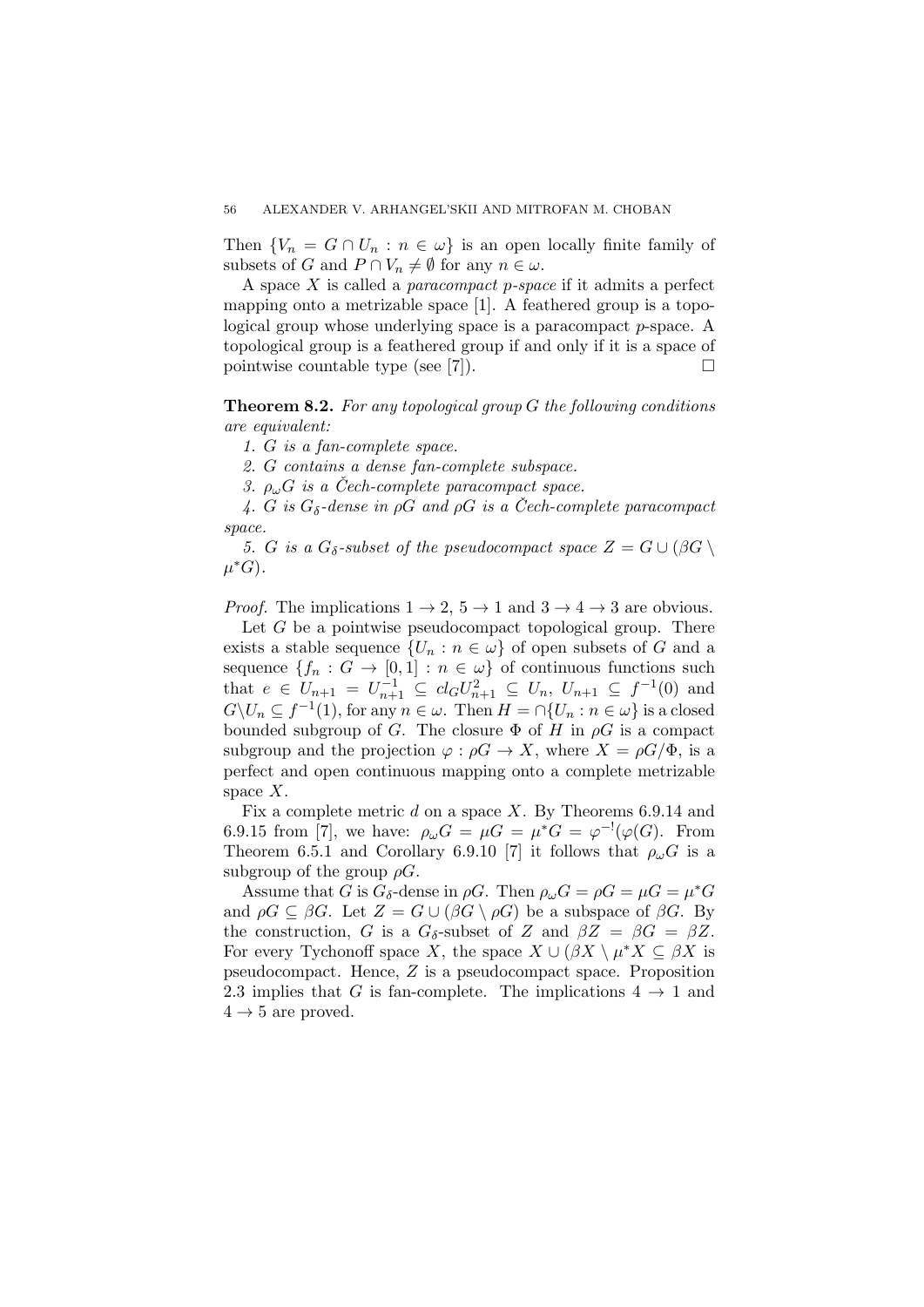Assume now that *Y* is a dense fan-complete subspace of *G*. By Theorem 2.5 and Corollary 2.6, there exists a dense Cech-complete paracompact subspace of  $\rho_{\omega}G$ . By Theorem 5.3, the topological group  $\rho_{\omega}G$  is Cech-complete. Thus,  $\rho_{\omega}G = \rho G$ . The implication  $2 \rightarrow 4$  is proved. The proof is complete.

Suppose that a topological group *G* is a *q*-space. Then in the proof of Theorem 8.2 we can assume that *H* is a countably compact subset and  $\{U_n : n \in \omega\}$  is a base of neighbourhoods of the set *H* in *G*. In this case the mapping  $\psi = \varphi | G : G \to Y = \varphi(G)$  is quasiperfect, and *G* is a complete *M*-space. Moreover, the mapping  $\beta \psi | Z : Z \to \beta X$  is quasiperfect, and *Z* is countably compact. Thus, we have proved the following theorem:

**Theorem 8.3.** *For any topological group G, the following conditions are equivalent:*

*1. G is a complete M-space.*

*2. G is a q-space, and G has a dense fan-complete subspace.*

*3. G is a q-space, and*  $\rho_{\omega}G$  *is a Cech-complete paracompact space.*

*4. G is a q-space, G is Gδ-dense in ρG, and the space ρG is Cech-complete and paracompact. ˇ*

*5. G is a*  $G_{\delta}$ -subset of the countably compact space  $Z = G \cup$  $(\beta G \setminus \mu^*G).$ 

Let *X* be a normal space. If  $\{U_n : n \in \omega\}$  is a stable sequence of open subsets, then each sequence  $\{x_n \in U_n : n \in \omega\}$  has a  $\{U_n : n \in \Omega\}$  $n \in \omega$  cluster point in *X*. In particular, each pseudocompactness point is a *q*-point. Therefore, Theorem 8.2 and Corollary 2.12 yield the next result:

**Corollary 8.4.** *Suppose that G is a semitopological group, and that the space G is normal and has a dense fan-complete subspace. Then:*

*1. G is a complete M-space.*

*2. G is a topological group.*

*3. G is a*  $G_{\delta}$ -subset of the countably compact space  $Z = G \cup$  $(\beta G \setminus \mu^*G).$ 

The next example shows that a metrizable topological group with the Baire property needs not be Cech-complete.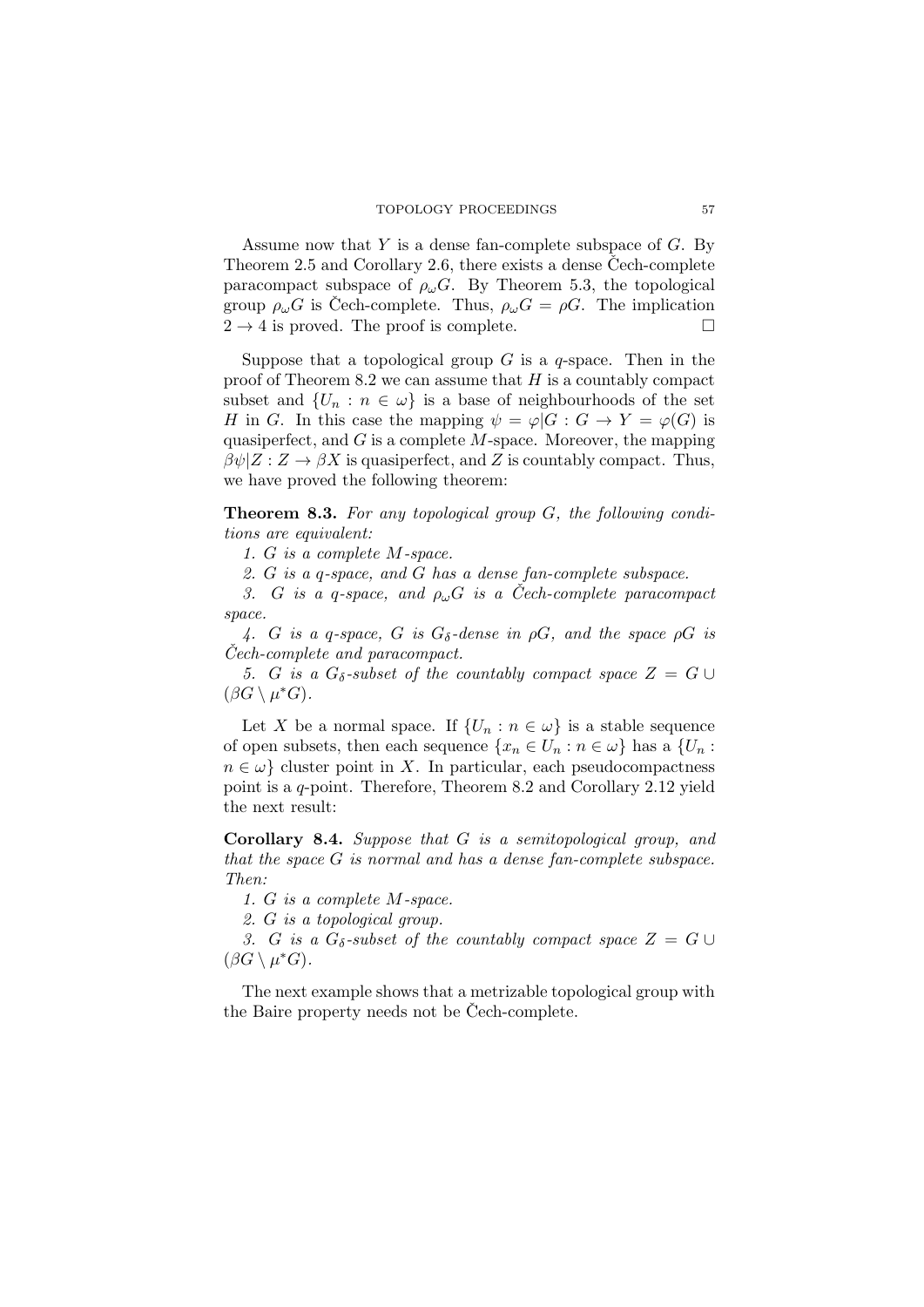**Example 8.5.** Let R be the field of reals and  $\mathbb{Q}$  be the subfield of rationals. Then there exists an additive subgroup  $G$  of  $\mathbb R$  such that:

- 1. *G* and  $S = \mathbb{R} \setminus G$  are dense subspaces with the Baire property.
- 2. In *G* and *S* every compact subset is countable.
- 3.  $G \cdot \mathbb{Q} = G$ .

A subspace *M* of R is a Q*-module* if *M* is an additive subgroup of R and  $M \cdot \mathbb{Q} = M$ . If  $L \subseteq \mathbb{R}$ , then we denote by  $m(L)$  the Q-module algebraically generated by the set *L*.

Let  ${F_\alpha : \alpha < c = 2^\omega}$  be the family of all non-countable closed subsets of R. Assume that  $F_0 = [1, 2]$ .

Using the transfinite recursion, we construct the sequences  ${x<sub>\alpha</sub> : \alpha < c}$  and  ${y<sub>\alpha</sub> : \alpha < c}$  in the following way:

Fix  $x_0 = 2$  and  $y_0 \in F_0 \setminus \mathbb{Q}$ . Assume that  $0 < \alpha < c$ , and that  $L_{\alpha} = \{x_{\beta}, y_{\beta} : \beta < \alpha\}$  is already defined. Since  $|m(L_{\alpha})| < c$ , we can fix  $x_{\alpha} \in F_{\alpha} \backslash m(L_{\alpha})$ . Let  $M_{\alpha} = L_{\alpha} \cup \{x_{\alpha}\}\$ , and fix  $y_{\alpha} \in F_{\alpha} \backslash m(M_{\alpha})$ .

Now we put  $X = \{x_\alpha : \alpha < c\}, Y = \{y_\alpha : \alpha < c\},\$  and  $G_\alpha =$  $m({x_{\beta}: \beta \leq \alpha}$ , for each  $\alpha < c$ . Then  $G = \cup {G_{\alpha}: \alpha < c}$  is the Q-module generated by the set *X*. We claim that *G∩Y* = *∅*. Thus, *G* is the desired Q-module.

*Remark* 8.6*.* There exist a separable complete metrizable linear space *L* and a dense linear subspace *B* of *L* such that: *B* and  $Y = L \setminus B$  are dense subspaces of the space *L*; *B* and *Y* are spaces with the Baire property; *B* and *Y* are not complete metrizable spaces.

Really, let  $\xi \in \beta \omega \setminus \omega$  and  $X = \{\xi\} \cup \omega$ . We put  $L = \mathbb{R}^X$  and  $B = C_p(X) \subseteq L$ . D.J. Lutzer and R.A. McCoy [26] have proved that the space  $B$  is not complete metrizable and has the Baire property. By virtue of the recent result from ([6], Theorem 1.1), since the space  $B$  is not Cech-complete, the subspace  $Y$  has the Baire property.

#### **REFERENCES**

- [1] A. V. Arhangel'skii, *A class of spaces which contains all metric and all locally compact spaces*, Matem. Sb. **67** (1965), 55-88 (English translation: Amer. Math. Soc. Transl. **92** (1970), 1-39).
- [2] A. V. Arhangel'skii, *On Čech-complete topological spaces*, Vestnik Moskov. Universiteta **2** (1961), 37-40.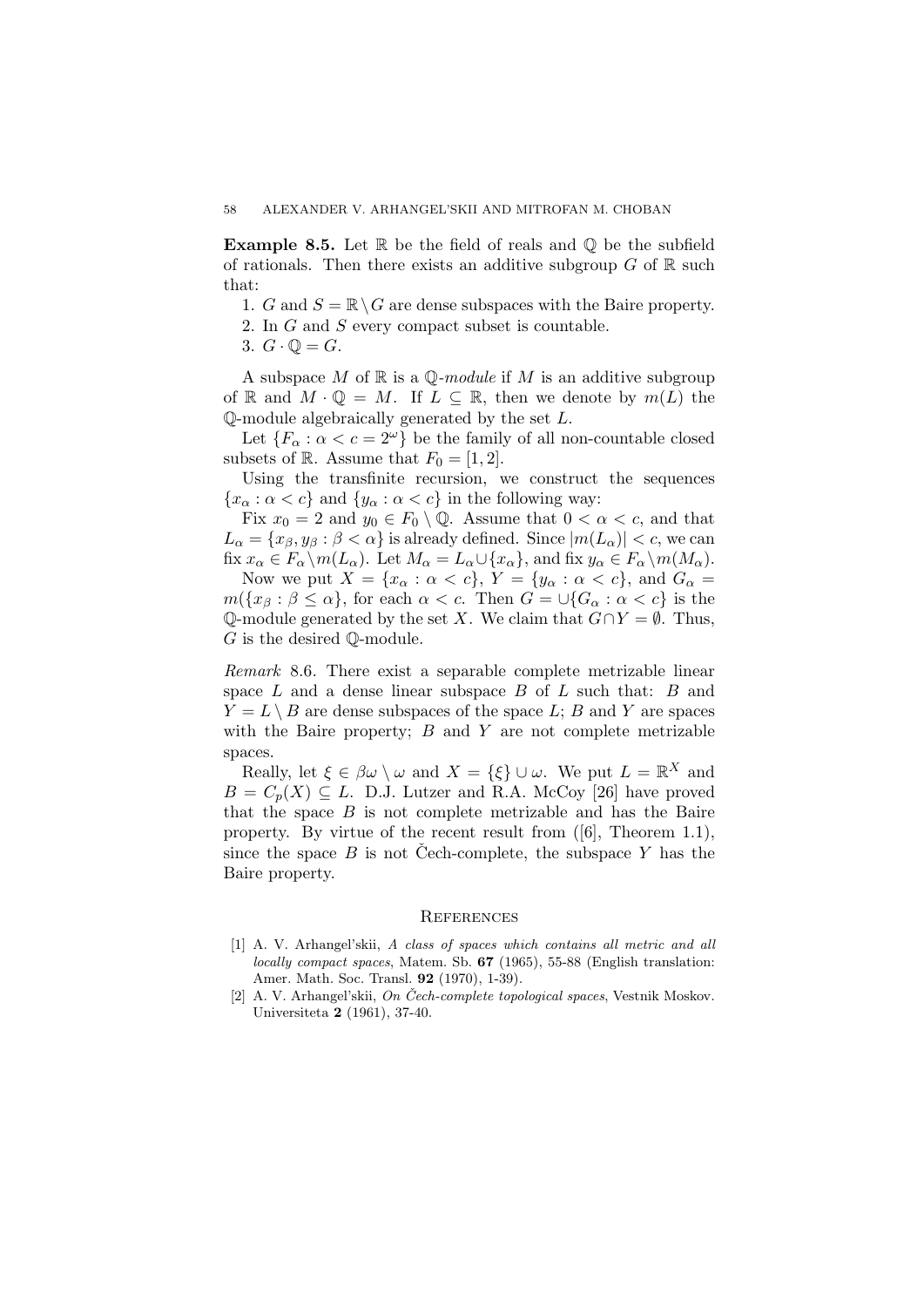- [3] A. V. Arhangel'skii, *Bicompact sets and the topology of spaces*, Trudy Mosk. Matem. Ob-va **13** (1965) 3-55 (English translation: Trans. Mosk. Math. Soc. **13** (1965), 1-62).
- [4] A. V. Arhangel'skii, *Topological invariants in algebraic environment*, In: *Recent Progress in General Topology II, M. Hušek and J. van Mill, eds.* North Holland, Amsterdam, 2002, pp. 1-57.
- [5] A. V. Arhangel'skii, *Remainders in compactifications and generalized metrizability properties*, Topology and Appl. **150** (2005), 79-90.
- [6] A. V. Arhangel'skii, *The Baire property in remainders of topological groups and other results*, Comment. Math. Univ. Carolinae. **50:2** (2009), 273-279.
- [7] A. V. Arhangelskii and M. G. Tkachenko, *Topological groups and related structures*, Atlantis Press. Amsterdam-Paris, 2008.
- [8] A. V. Arhangelskii and E. A. Reznichenko, *Paratopological and semitopological groups versus topological groups*, Topology and its Appl. **151** (2005), 107-119.
- [9] A. Bouziad, *The Ellis theorem and continuity in groups*, Topology and its Appl. **50** (1993), 73-80.
- [10] A. Bouziad, *Every Cech-analytic Baire semitopological group is a topologi- ˇ cal group*, Proceed. Amer. Math. Soc. **124:3** (1996), 953-959.
- [11] N. Brand, *Another note on the continuity of the inverse*, Arch. Math. **39** (1982), 241-245.
- [12] L. G. Brown, *Topological complete groups,* Proc. Amer. Math. Soc. **35** (1972), 593-600.
- [13] J. Chaber, M. M.Coban and K. Nagami, *On monotonic generalizations of Moore spaces, Cech complete spaces and p-spaces,* Fund. Math. **84** (1974), 107-119.
- [14] M. Choban, *The open mappings and spaces*, Suplimente ai Rendicanti del Circolo Matematico di Palermo. Serie II, numero **29** (1992), 51-104.
- [15] M. Čoban and P. Kenderov, *Dense Gateaux differentiability of the supnorm in C*(*T*) *and topological properties of T.* Comptes Rendue Acad. Bulgare Sci. **38**, no. 12 (1985), 1603-1604.
- [16] R. Ellis, *A note on the continuity of the inverse*, Proc. Amer. Math. Soc. **8** (1957), 119-125.
- [17] R. Engelking, *General Topology*, PWN. Warszawa, 1977.
- [18] Z. Frolik, *Cech analytic spaces ˇ* , Comment. Math. Univ. Carolinae. **28** (1984), 367-368.
- [19] R. V. Fuller, *Relations among continuous and various non continuous functions,* Pacific J. Math. **25** (1968), 495-509.
- [20] G. Hansel and J. P. Troallic, *Quasicontinuity and Namioka's Theorem,* Topol. Appl. **46** (1992), 135-149.
- [21] M. Henriksen and J. R. Isbel, *Some properties of compactifications,* Duke Math. Jour. **25** (1958), 83-106.
- [22] S. Kempisty, *Sur les fonctions quasicontinues,* Fund. Math. **19** (1932), 184- 197.